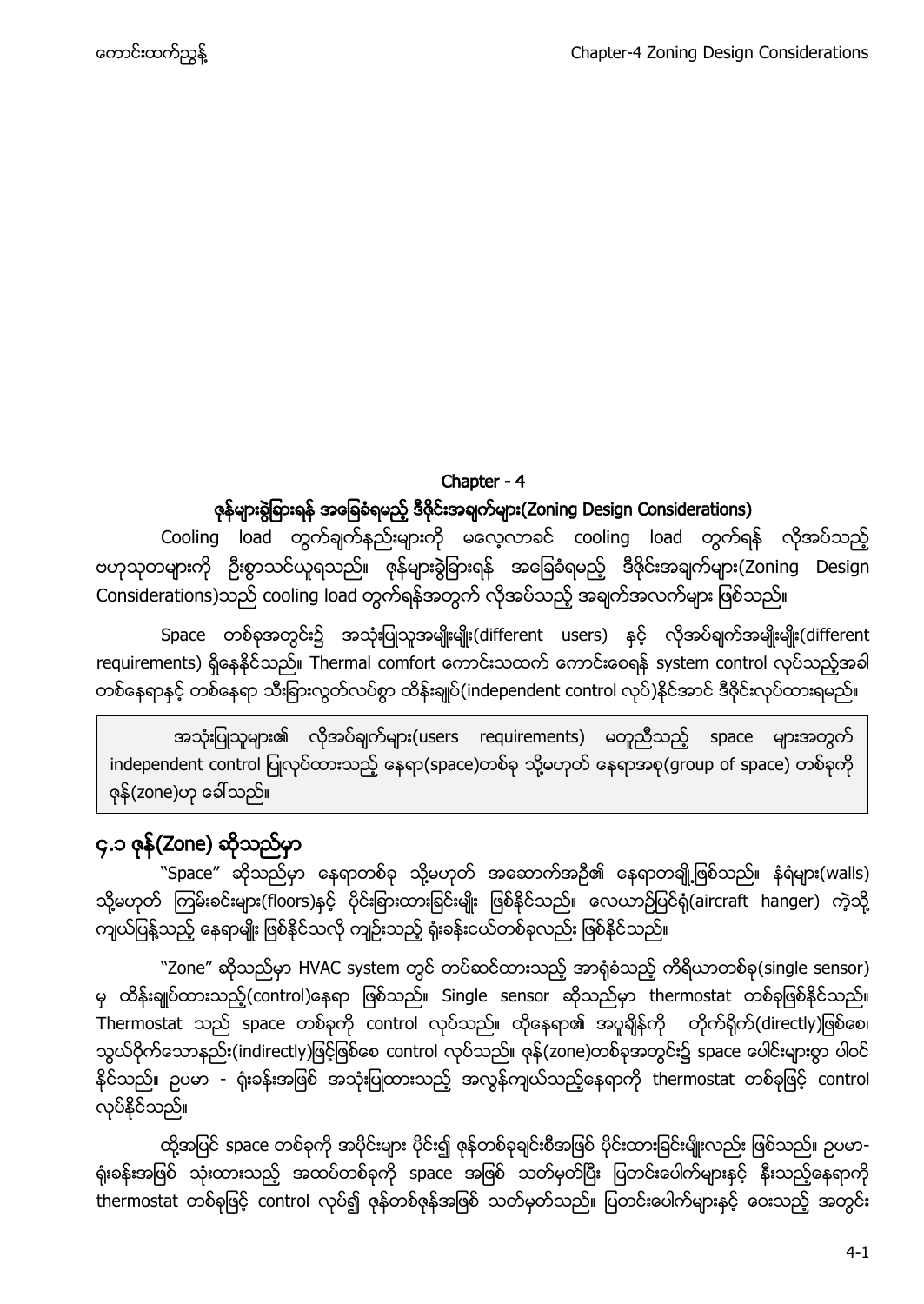ပိုင်းနေရာကို တခြား thermostat တစ်ခုဖြင့် control လုပ်၍ ဇုန်တစ်ဇုန်အဖြစ် သတ်မှတ်သည်။ ဇုန်တစ်ခုချင်းစီကို သီးသန့် system တစ်ခုအဖြစ် ဒီဇိုင်း လုပ်နိုင်သည်။ အထူးသဖြင့် DX system များ သို့မဟုတ် central system မှ FCU များဖြင့် ဇုန်တစ်ခုချင်းစီကို အေးအောင် ပြုလုပ်(supply လုပ်)နိုင်သည်။

# <span id="page-1-0"></span>၄.၂ ဇုန္မ်ား ခြဲျခားျခင္း(Zoning Design)

ဇုန်အမျိုးမျိုး(several types of zones) ခွဲခြားနိုင်သည်။ Control လုပ်မည့် parameter များကို အခြေခံ၍ ဇုန်ဒီဇိုင်း ပြုလုပ်သည်။ အသုံးများသည့် control parameter များမှာ အပူချိန်(temperature)၊ စိုထိုင်းဆ(humidity)၊ ေလ၀င္ ေလထြက္(ventilation)၊ ေမာင္းသည့္အခ်ိန္(operating periods)၊ ေရမခဲေအာင္ ကာကြယ္ျခင္း(freeze protection)၊ လေဗိအား(pressure)နင့် အရေးကြီးမူ(importance)တို့ ဖြစ်သည်။ အလိုရှိသည့် အခန်းအပူချိန်နှင့် စိုထိုင်းဆ(humidity) မတူလျှင် ဇုန်နှစ်ခုအဖြစ် သီးခြားခွဲ၍ ဒီဇိုင်းလုပ်ရမည်။

ဇုန္မ်ား ခြဲျခားထားရျခင္း၏ အဓိကအေၾကာင္းအရင္း(common reason)မွာ thermal load မတူညီျခင္း၊ characteristics ကွဲပြားခြင်း(variation) ဖြစ်သည်။ ရိုးရှင်းသည့် အဆောက်အဉီ(simple building floor plan) တစ်ခုကို ပုံ(၄-၁)တွင် အောက်ပါအတိုင်း ဖော်ပြထားသည်။



ပံု၄-၁ Building plan

Space များ၏ အတိုကောက်အခေါ်အဝေါ်များ

| N space   | မြောက် အရပ်ကို မျက်နာမူထားသည့် space      |
|-----------|-------------------------------------------|
|           | တောင်အရပ်ကို မျက်နာမူထားသည့် space        |
| <b>NE</b> | အရှေ့မြောက် အရပ်ကို မျက်နာမူထားသည့် space |
| <b>SE</b> | အရှေ့တောင် အရပ်ကို မျက်နာမူထားသည့် space  |
| <b>SW</b> | အရပ်ကို မျက်နာမူထားသည့် space             |
| <b>NW</b> | အရပ်ကို မျက်နာမှုထားသည့် space            |

ဥပမာအဖြစ် ဖော်ပြမည့် အဆောက်အဦသည် အထပ်မြင့် အဆောက်အဦ တစ်ခုဖြစ်သည်။ အထပ်တိုင်း ပုံစံတူ ေဆာက်လုပ်ထားသည်။(a multi-story building, identical plan on every floor)။ အပူလုံအောင် ကောင်းစွာ တည်ဆောက်(well-insulated)ထားသည်။ အပြင်ဘက် နံရံများတွင် ပြတင်းပေါက်များစွာ ရှိသည်။ (Provided with significant areas of window for all exterior spaces)။ အထောက်အဦ အတွင်း၌ လူအနည်းငယ်နှင့် equipment အနည်းငယ်သာရှိသည်။(Low loads due to people and equipment in all spaces)။ မြောက်အအေးပိုင်းဇုံတွင် တည္ရွိသည္။ (Located in the northern hemisphere.)

အထပ်တစ်ထပ်တွင် ပြတင်းပေါက်နှင့် နီးသည့် နေရာများ၌ နေရောင်ထိုးခြင်း၊ အပူဟပ်ခြင်းတို့ကြောင့် cooling load ပြောင်းလဲခြင်း ဖြစ်ပေါ်သည်။ အတွင်းပိုင်း နေရာများ၌ cooling load ပြောင်းလဲမှု အလွန်နည်းသည်။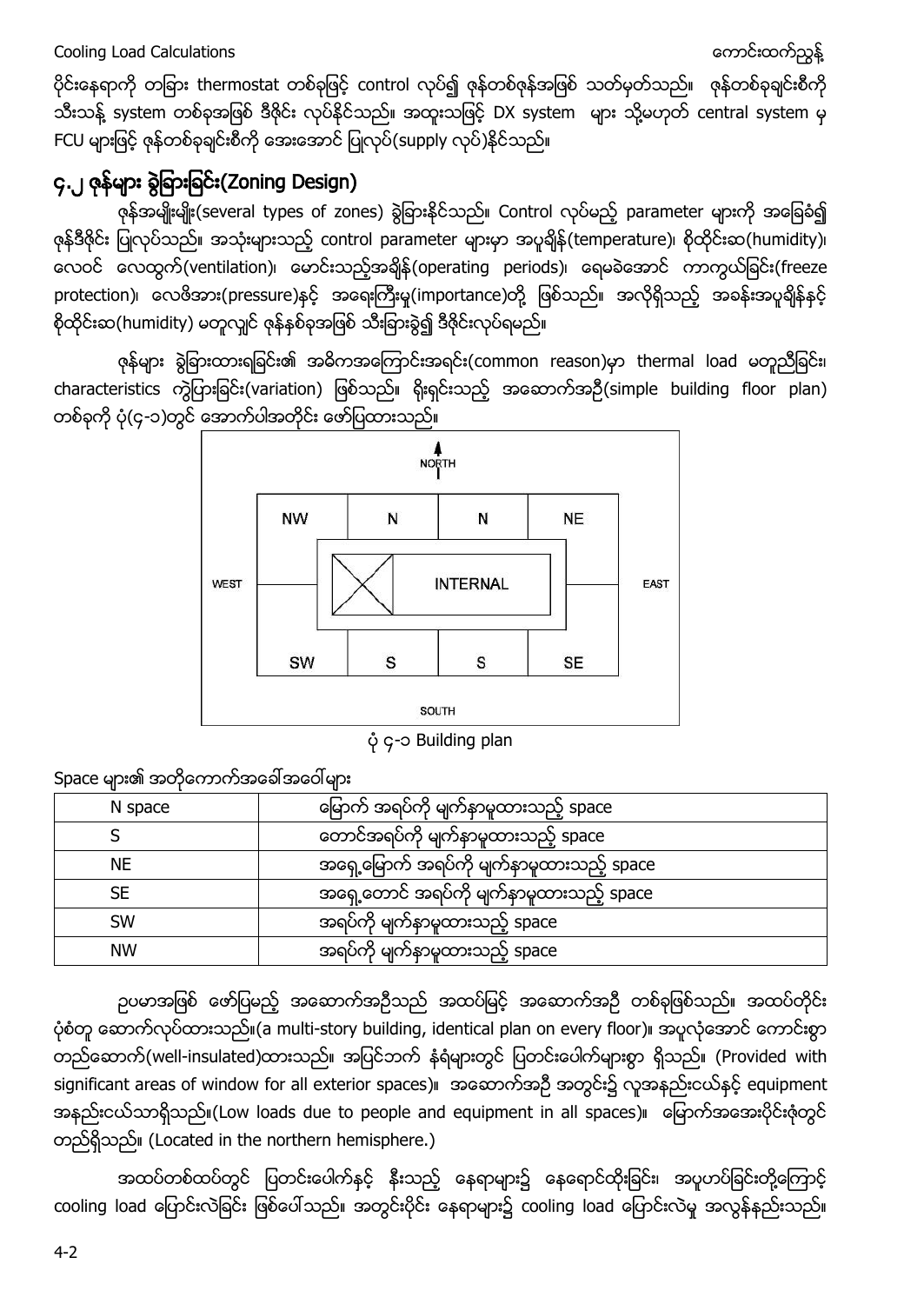ေကာင္းထက္ၫြန္႔ Chapter-4 Zoning Design Considerations

ကြားအထပ်များ(intermediate floors)၌ ပြင်ပနံရံနှင့် နီးသည့်ဇုန်(perimeter zone)များတွင် thermal load ပြောင်းလဲခြင်း ဖြစ်ပေါ်သည်။

နေသည် နေသွားလမ်းကြောင်းအတိုင်း သွားနေသောကြောင့် thermal load ပြောင်းလဲခြင်း ဖြစ်ပေါ်သည်။ နေရောင်မှ အပူများ(solar heat from the sun)ေကြာင့် solar heat gain ဖြစ်ပေါ်လာသည်။ ဒီဇိုင်နာ၏ ရည်ရွယ်ချက် (designer's objective)မှာ မည်သည့်အခြေအနေတွင် ဖြစ်စေေ ဇုန်များပိုင်းခြား၍ space များအားလုံးကို setpoint temperature တွင် တည်ငြိမ် နေအောင် ထိန်းထားရန် ဖြစ်သည်။ Setpoint temperature ဆိုသည်မှာ လိုချင်သည့် အခန်း အပူချိန်ကို thermostat တွင် ချိန်ထားရမည့်အပူချိန် ဖြစ်သည်။

မနက်ပိုင်း၌ နေသည် အရှေ့ဘက်တွင် တည်ရှိသည်။ ထို့ကြောင့် အရှေ့ဘက်ကို မျက်နာမူသည့် အရှေ့တောင်(SE)နှင့် အရှေ့မြောက်(NE) ဇုန်များ၏ နံရံနင့် ပြတင်းပေါက်များ၌ နေရောင်ထိုးခြင်း ခံရသည်။ NE နှင့် SE တွင် ရှိသည့် space များသည် Setpoint temperature ထိန်းထားရန်အတွက် cooling load လိုအပ်ချက် ပိုများလိမ့်မည်။ အဘယ်ကြောင့်ဆိုသော် တခြားနေရာများထက်စာလျင် အပူဝင်ရောက်မှု ပိုများသောကြောင့် ဖြစ်သည်။

နေ့လယ်အချိန်တွင် နေသည် အပေါ်ဘက်သို့ ရောက်ရှိသွားပြီး SE space ၊ E space ၊ SW space များတွင် solar heat gain ဖြစ်ပေါ်နိုင်သည်။ နေသည် အဆောက်အဉီ၏ တခြားဘက်ကို ရောက်သွားသော(since the sun has moved around the building)ကြောင့် NE space ၏ solar heat load လျော့နည်းသွားသည်။

မွန်းလွဲပြီးနောက် နေသည် အနောက်ဘက်သို့ ရောက်သွားသည်။ ထိုအချိန်တွင် SW space များ နှင့် NW space များ တွင် solar heat gain ဖြစ်ပေါ်သည်။

ဇုန်များ ခွဲခြားရန် အခြေခံရမည့် ဒီဇိုင်းအချက်များ(zoning design considerations) space များ အားလုံး နီးပါးသည် အချိန် အပိုင်းအခြားတစ်ခု(period of solar gain) solar load ရရှိကြသည်။ သို့သော် မြောက်ဘက်ကို မျက်နှာမူသည့် space(N spaces) နှစ်ခု၏ load သည် တိုက်ရိုက် solar heat gain မဖြစ်ပေါ်ပေ။ (two N spaces have had no direct solar gain)။ ထို့ကြောင့် ထိုဇုန်၏ cooling load သည် ပြင်ပအပူချိန်(outside temperature) နှင့် internal load တို့ အပေါ်တွင်သာ မူတည်သည်။

| <b>Space</b>    | <b>Zones</b>         | Reason for zones                                                                                                             |
|-----------------|----------------------|------------------------------------------------------------------------------------------------------------------------------|
|                 | 1. Audience          | The audience area requires cooling and high ventilation                                                                      |
| A theatre       | seating              | when the audience is present.                                                                                                |
| used for live   | 2. Stage             | The stage requires low ventilation and low cooling until all                                                                 |
| performance     |                      | the lights are turned on, and then high cooling is required.                                                                 |
| Indoor ice rink | 1. Spectators        | Spectators need ventilation and warmth.                                                                                      |
|                 | 2.<br>Ice sheet      | The ice sheet needs low air speeds and low temperature to<br>minimize melting.                                               |
|                 | 3. Space above       | The space above the spectators and ice may need<br>moisture removal to prevent fogging.                                      |
| Deep office     | By the windows<br>1. | People by the window may be affected by the heat load<br>from the sun and by the cool window in winter, external<br>factors. |
|                 | Interior area        | The interior zone load will change due to the occupants,<br>lights, and any equipment - a cooling load all year.             |

Table 4-1 Examples of Spaces and Zones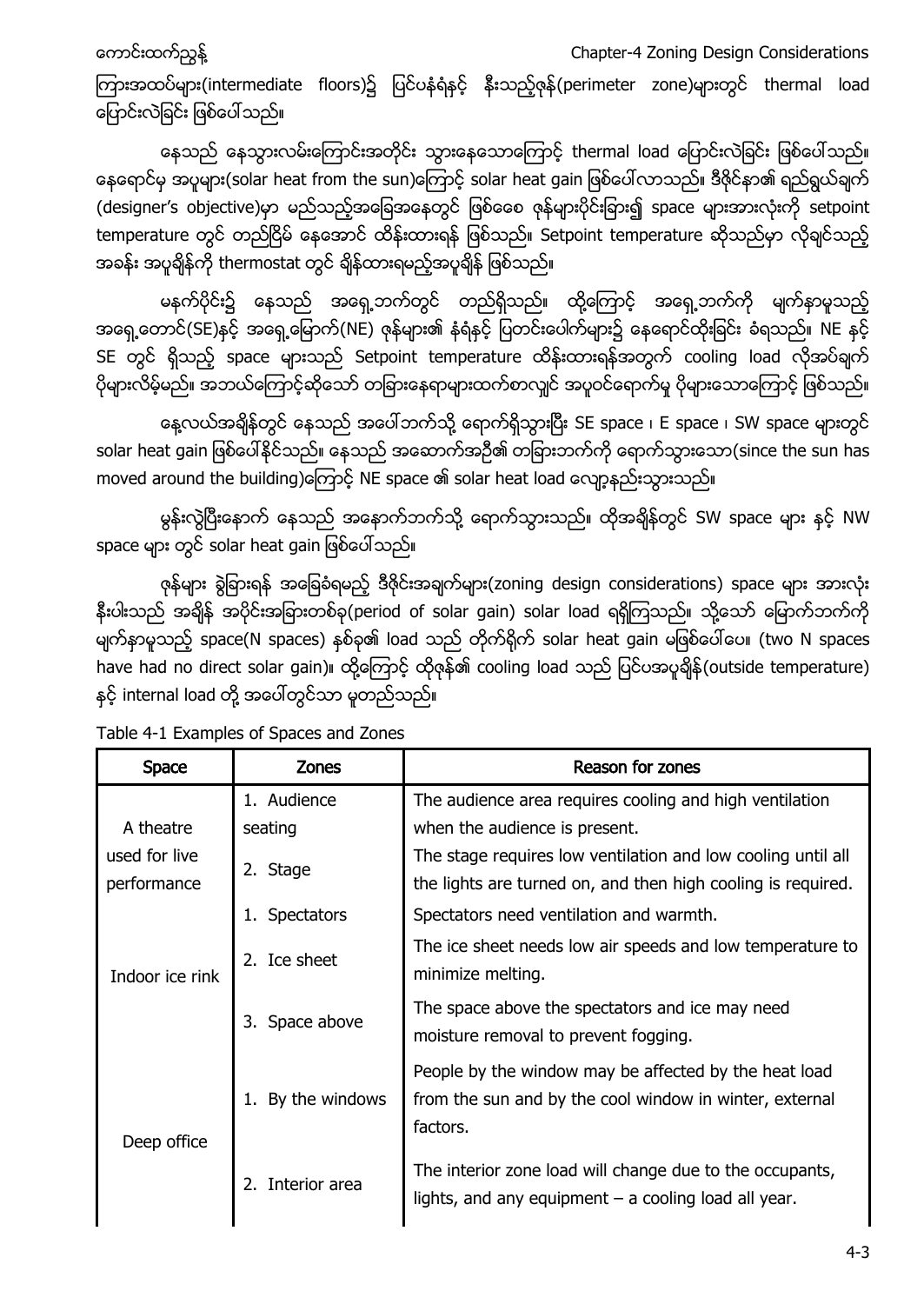Cooling Load Calculations ေကာင္းထက္ၫြန္႔

| Large church<br>or mosque | Within 1.8<br>meters of the floor | The occupied zone is within 1.8 meters of the floor and<br>needs to be comfortably warm or cool for congregation. |
|---------------------------|-----------------------------------|-------------------------------------------------------------------------------------------------------------------|
|                           | 2. Above 1.8                      | The space above does not need to be conditioned for the                                                           |
|                           | meters                            | congregation.                                                                                                     |
|                           | Lobby                             |                                                                                                                   |
|                           | Security                          |                                                                                                                   |
| Airport                   | Retail outlets                    | This is a huge space with a variety of uses, and<br>extremely variable occupancy and loads.                       |
|                           | Check-in                          | Each zone requires its own conditions.                                                                            |

မြောက်အရပ်ကို မျက်နှာမူထားသည့် space (N space)နှစ်ခုကို ဇုန်တစ်ခုအဖြစ် သတ်မှတ်၍ thermostat တစ်ခုတည်းဖြင့် control လုပ်နိုင်သည်။ Thermostat ကို N space နစ်ခုအနက် အဆင်ပြေသည့် နေရာတွင် တပ်ဆင် ႏိုင္သည္။ (These two spaces would then be a single zone, sharing a single thermostat for the temperature control of the two spaces.)

S space နှစ်ခုတွင် နေ့လယ်အချိန်တွင် solar load များများဝင်ရောက်ခြင်းခံရ(high solar gain through the middle of the day)၍ တူညီသည့် thermal condition ဖြစ်ပေါ်သည်။ S space နစ်ခုကို thermostat တစ်ခုတည်းဖြင့် ထိန်းချုပ်နိုင်သည်။ အဘယ့်ကြောင့်ဆိုသော် solar load နှင့်တခြား load (similar solar and other loads) တူညီသောကြောင့် ဖြစ်သည်။

ကျန် space များဖြစ်သည့် NE ၊ SE ၊ SW နှင့် NW တို့တွင် ကွဲပြားသောအချိန်များ၌ solar heat gain အမျိုးမျိုး ဖြစ်ပေါ် (different solar gains at different times)သည်။ Space များကို setpoint temperature တွင် ထိန်းထားရန် အတွက် ကိုယ်ပိုင် thermostat တစ်ခုစီ တပ်ဆင်ထားရန် လိုအပ်သည်။

Solar gain ကွဲပြားပုံကို လိုက်၍ spaces (၈)ခုတွင် ဇုန်(၆)ဇုန်(six zones) ခွဲနိုင်သည်။ Solar load ကြောင့် heat gain ကွဲပြားပုံကို အခြေခံ၍ ဇုန်များကို ခွဲခြားသည့်နည်းကို ဖော်ပြထားခြင်းဖြစ်သည်။ လက်တွေ့ အခြေအနေတွင် ဇုန်(၆)ဇုန် ခွဲရန်အတွက် ကုန်ကျစရိတ် အလွန်များနိုင်သည်။

ဇုန် အရေအတွက်များလေ control လုပ်ရန်အတွက် ကုန်ကျစရိတ်များလေ ဖြစ်သည်။

N space နစ်ခုနှင့် NE space တစ်ခုကို ပေါင်း၍ ဇုန်တစ်ဇုန်အဖြစ် သတ်မှတ်နိုင်သည်။ အကယ်၍ နံနက်စောစောအချိန်တွင် NE space ၌ အနည်းငယ်ပူခြင်းကို လက်ခံနိုင်လျှင်(overheating in NE space in the early morning would be acceptable)။ ထို့ကြောင့် N space နှင့် NE space များအတွက် thermostat တပ်ဆင်ရန် နေရာ(location)သည် အဓိကကျသည်။ ယေဘုယျအားဖြင့် ဇုန်ခွဲသည့်အခါ လူအရေအတွက်များသည့် နေရာကို ဦးစားပေးသည့်နည်း(generally better to keep the majority happy)ကို အခြေခံလေ့ ရှိသည်။

ပုံမှန်အားဖြင့် ဒီဇိုင်နာသည် thermostat ကို N space နေရာတွင် တပ်ဆင်ထားလိမ့်မည်။ သို့သော် NE space နေရာတွင် အရေးကြီးပုဂ္ဂိုလ်များ(high-ranking executive) ရှိနေမည်ဟု သိထားလျှင် thermostat ကို N space တွင် တပ်ဆင်မည့်အစား NE space နေရာတွင် တပ်ဆင်ရလိမ့်မည်။

ထို့အတူ S space နစ်နေရာနှင့် SE space တို့သည် နေ့လည်အချိန်တွင် solar heat gain ရရှိပုံတူညီ(they all experience the midday solar gain)သောကြောင့် ၎င်းတို့ကို ပေါင်း၍ ဇုန်တစ်ဇုန်အဖြစ် သတ်မှတ်နိုင်သည်။ SW space နှင့် NW space ပေါင်းထားသည့် ဇုန်သည် နေ့လယ်အချိန်(late afternoon)တွင် solar gain များစွာ ရရိွလိမ့္မည္။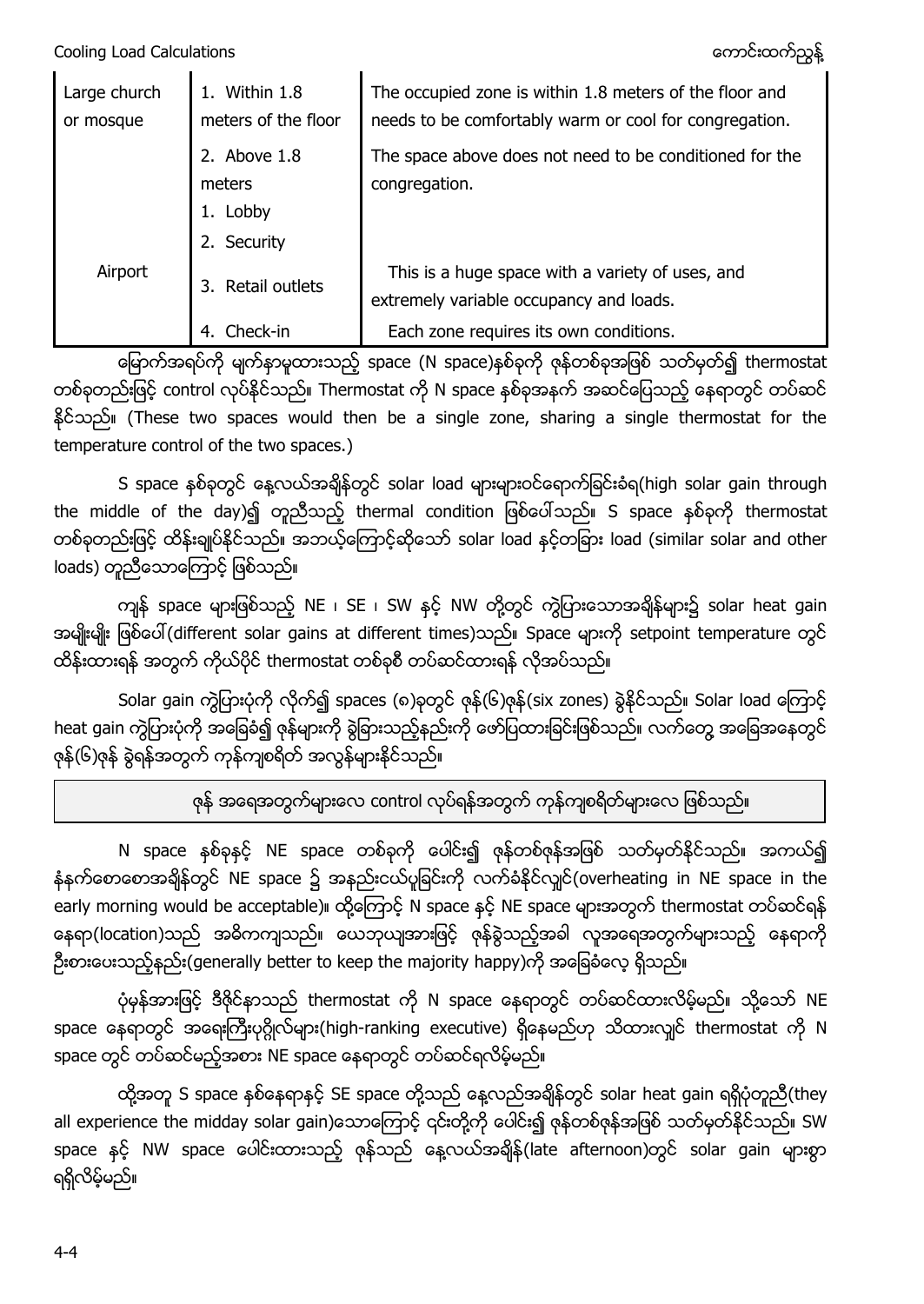ေကာင္းထက္ၫြန္႔ Chapter-4 Zoning Design Considerations

ဇုန်(၆)ခုအဖြစ် ခွဲထားရာမှ ဇုန်(၃)ခုအထိ လျော့ချနိုင်လိမ့်မည်။ ဇုန်ဇရိယာ ကျယ်ပြန့်လာခြင်း(ဇုန် အရေ အတွက် နည်းသွားခြင်း)ေကြာင့် အပူချိန်ထိန်းချုပ်နိုင်သည့်(temperature control လုပ်နိုင်သည့်) performance ကျဆင်း နိုင်သည်။ Performance နှင့် ကုန်ကျစရိတ်ကို မျှတအောင် ရှိန်ညှိခြင်းသည် ဒီဇိုင်နာကောင်းတို့၏ တာဝန် ဖြစ်သည်။ ကုန်ကျစရိတ်(cost) လျော့နည်းစေရန် ဇုန်အနည်းငယ်သာ ခွဲခြင်းသည် လက်မခံနိုင်သည့် (unacceptable) performance ဖြစ်ပေါ်စေပြီး ပြဿနာများ ဖြစ်ပေါ်(potential liability)နိုင်သည်။ ဇုန်များစွာ ခွဲခြားထားခြင်း (excessive zoning) ကြောင့်လည်း ကုန်ကျစရိတ်ပိုများ(increases costs)လာနိုင်သည်။ ပြုပြင် ထိန်းသိမ်းမှုများ (maintenance) ပြုလုပ်ရန် ပိုလိုအပ်သည်။

ဇုန်များကို အရွယ်အစားသေးငယ်အောင် ပိုင်းခြားလေ comfort ၊ IAQ ၊ relative humidity control ပိုကောင်းလေ ဖြစ်သည်။ သို့သော် တပ်ဆင်ရန် ကုန်ကျစရိတ်၊ ပြုပြင်ထိန်းသိမ်းရန် ကုန်ကျစရိတ် ပိုများလေ ဖြစ်သည်။

# <span id="page-4-0"></span>၄.၃ Interior and Roof Zones (အတွင်းပိုင်းဇုန်နှင့် ခေါင်မိုးဇုန်များ)

အပေါ်ဆုံးထပ်နှင့် မြေညီထပ်တို့မှ လွဲ၍ ကျန်အထပ်များအားလုံး၏ cooling load ပမာဏ တူညီလေ့ရှိသည်။ Internal zone နှင့် အပေါ်ဆုံးအထပ်ရှိသည့် ခေါင်မိုး၏အကျိုးသက်ရောက်မှု(effect of the roof) အကြောင်း ဆက်လက် ရှင်းပြထားသည်။ အလယ်ထပ်(intermediate floors)များတွင် conditioned spaces များက ဝန်းရံ ထားသည့် အတွင်းပိုင်းဇုန်(internal zone) ရှိသည်။ အတွင်းပိုင်းဇုန်များ (internal zones)ဆီသို့ solar gain မဝင်ရောက်နိုင်ပေ။ အအေးပိုင်း(cool climate)ဒေသရှိ အဆောက်အဦများ၌ အပြင်ပိုင်းဇုန်များ(exterior zones) အားလုံးတွင် heating လုပ်ရန် လိုအပ်ရိန်တွင် အတွင်းပိုင်း ဇုန်များ(internal zones)၌ cooling လုပ်ရန် လိုအပ်သည့် အခြေအနေမျိုး ဖြစ်ပေါ်နိုင်သည်။ တစ်နည်းအားဖြင့် heating နှင့် cooling တစ်ပြိုင်နက် ပြုလုပ်ရန် လိုအပ်ခြင် းဖြစ်သည်ဟု ဆိုလိုသည်။

အတွင်းပိုင်းဇုန်များ(internal zones)နှင့် အပြင်ပိုင်းဇုန်များ(exterior zones) ပြုမူပုံ(behavior) မတူညီသည့် အခါ သီးသန့်(separate) system တပ်ဆင်ခြင်းဖြင့် ဖြေရှင်းနိုင်သည်။

အပေါ်ဆုံးထပ်ရှိ ဇုန်များ(top floor perimeter zones)များ၏ cooling load ပမာဏ သည် အလယ်ထပ်ရှိ ဇုန်များ(intermediate floor zones)နှင့် မတူညီပေ။ အပေါ်ဆုံးအထပ်(top floor)ရှိ အတွင်းပိုင်း ဇုန်များ(interior zones)၌ နွေရာသီ(summer) တွင် ခေါင်မိုး(roof)မှ solar gain များဝင်ရောက်လာခြင်းနှင့် ဆောင်းရာသီ(winter)၌ အပူဆုံးရှုံးခြင်း(heat loss)တို့ ဖြစ်ပေါ်သည်။ ထို့ကြောင့် အပေါ်ဆုံးအထပ ဇုန်ဒီဇိုင်းပြုလုပ် (top floor zone desing) ရာတွင် cooling နှင့် heating အပို(additional) လုပ်ပေးရန် လိုအပ်သည်။

ဇုန်(zone) အရွယ်အစားရွေးချယ်ခြင်း၊ ဇုန်အရေအတွက် သတ်မှတ်ခြင်းသည် cost/benefit trade-off issue ဖြစ်သည်။ အကောင်းဆုံး အခြေအနေမျိုးမှာ လူတိုင်းအတွက် သူတို့ ကြိုက်နစ်သက်သည့် အပူချိန်ကို ခ်ိန္ထားရန္အတြက္ကိုယ္ပိုင္thermostat တစ္ခုစီေပးထားျခင္း ျဖစ္သည္။ (In an ideal world, every occupant would have control of their own part of the space.)။

ဒီဇိုင်နာများသည် ဇုန်သတ်မှတ်ခြင်းကို မဖြစ်မနေ ပြုလုပ်ရသည်။ ဇုန်ခွဲခြားခြင်း (zoning)သည် cooling load တွက်ခြင်း၊ system ဒီဇိုင်းလုပ်ခြင်းကိစ္စတစ်ခု ဖြစ်သည်။ Solar gain တစ်ခုတည်းကို အခြေခံ၍ ဇုန်ခွဲခြားပုံကို အထက်တွင် ဥပမာဖြင့် ဖော်ပြပြီးဖြစ်သည်။ သို့သော် လက်တွေ့အခြေအနေတွင် ဇုန်ခွဲခြား ရန်အတွက် အခြေအနေ၊ အချက်အလက်ပေါင်း များစွာကို အခြေခံရသည်။ ဇုန်ခွဲခြားရာတွင် အများဆုံး အသုံးပြုသည့် အချက်များ(common factors)ကို ေအာက်တွင် ဖော်ပြထားသည်။

# Thermal Variation

(၁) Solar gain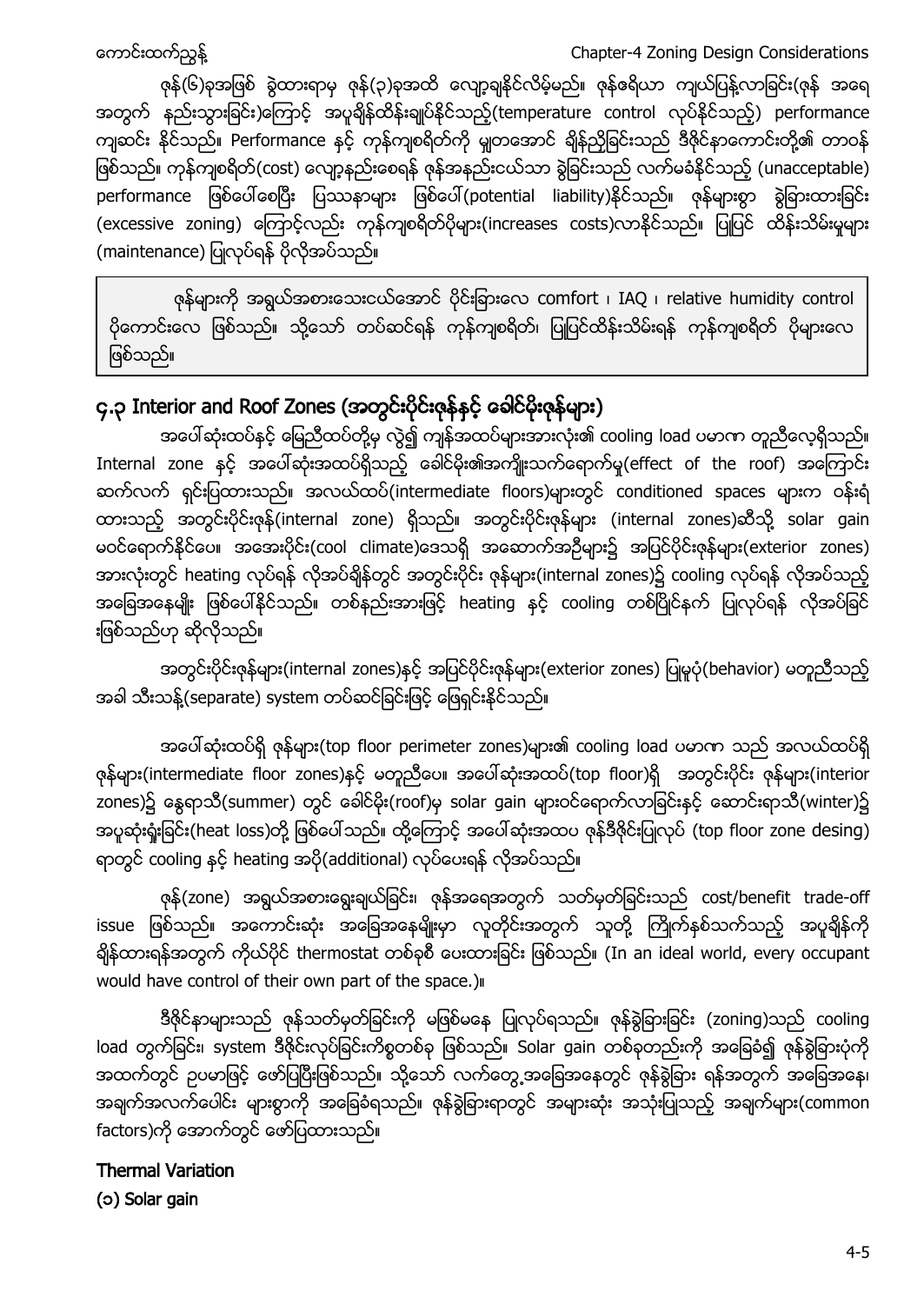ေဖာ္ျပခဲ့သည့္ ဥပမာ၌ ျပတင္းေပါက္မွ ၀င္ေရာက္(through windows)လာသည့္ solar heat gain ေၾကာင့္ cooling load များစွာ ေပြာင်းလဲ(significant difference) နိုင်သည်။ Cooling load ပမာဏ၊ ပြတင်းပေါက် (window orientation) မျက်နာမူရာ အရပ်ကို မူတည်၍ solar heat gain ဖြစ်ပေါ်မည့်အချိန် ေျပာင္းလဲသည္။

# (၂) နံရံ(wall) သို့မဟုတ် ခေါင်မိုး(roof)မှ ဖြစ်ပေါ်သည့် အပူတိုးခြင်း(heat gains) သို့မဟုတ် heat losses

အထပ်မြင့် အဆောက်အဦများ(multi-floor building)တွင် နံရံ(wall) သို့မဟုတ် ခေါင်မိုး(roof)မှ ဖြစ် ပေါ်သည့် နွေရာသီ(summer)တွင် ဖြစ်ပေါ်သည့် heat gain သို့မဟုတ် ေဆာင်းရာသီ(winter)တွင် heat losses ပမာဏသည် တခြားနိမ့်သည့်အထပ်များရှိ space များ၌ ဖြစ်ပေါ်သည့် ပမာဏထက် ပိုများသည်။

## (၃) Occupancy

Space ကို အသုံးပြုပုံနှင့် temperature control ကို ေကာင်းစွာ လုပ်ရန် အရေးကြီးပုံ တို့သည် ဇုန်ခွဲခြားခြင်း (critical zoning)အပေါ် လွမ်းမိုးနိုင်သည်။

# (၄) Equipment များနှင့်သက်ဆိုင်သည့် heat load (Equipment and associated heat loads)

အခန်းတွင်းရှိ လူများအတွက် သင့်လျော်သည့်အပူချိန်တွင် ထိန်းထားနိုင်ရန်အတွက်(in order to maintain a reasonable temperature for the occupants)အပူေမြာက်များစွာထွက်နိုင်သည့် equipment ကို သီးခြား ဇုန္တစ္ခုအျဖစ္(separate zone) ခြဲျခားထားရမည္။

ဥပမာ - သီးသန့်ရုံးခန်းများကို စုပေါင်း၍ ဇုန်တစ်ဇုန်အဖြစ် သတ်မှတ် နိုင်သည်။ ကွန်ပျူတာများနှင့် server များသာ ထားသည်။ အခန်းကို သီးသန့်ဇုန်တစ်ခုအဖြစ် သတ်မှတ်နိုင်သည်။

## (၅) Freeze protection in cold climates

ဆောင်းရာသီဥတု(cold climate)တွင် ပြင်ပနံရံများ(perimeter walls)နှင့် ခေါင်မိုး(roof)တို့ကို ဖြတ်၍ အပူများ(heat) အပြင်(outside)သို့ ဆုံးရှုံးသည်။ ထို့ကြောင့် ပြင်ပဇုန်များ(perimeter spaces)ကို အတွင်းပိုင်း နေရာများ(core of the building)မှ ခွဲ၍ သီးသန့် heating zones အဖြစ် သတ်မှတ်သင့်သည်။

## Ventilation with Outside Air

## (၆) Occupancy by people

ပုံမှန်အားဖြင့် ရုံးခန်းအဆောက်အဉီ(office building)များတွင် လူသိပ်သည်းမှု (population density) နိမ့်လေ့ရှိ သည်။ သို့သော် အစည်းအဝေးခန်း (conference room)များတွင် ရှိနိုင်သည့် လူအရေအတွက် (high potential population density) များနိုင်သည်။ ထို့ကြောင့် ventilation load အမျိုးမျိုး ပြောင်းလဲ (variable)နိုင်သည်။ Conference room များကိုလည်း လေဝင်လေထွက်(zone ventilation)နင့် အသုံးပြုချိန် (time of operation)တို့အရ သီးခြားဇုန်အဖြစ် သတ်မှတ်သင့်သည်။

## (၇) Exhausts from washrooms

သန့်စင်ခန်း၊ အိမ်သာ(washroom)များကို သီးခြားဇုန်(separate zone)အဖြစ် သတ်မှတ်သင့်သည်။ Exhaust system များ တပ်ဆင်ထားရန် လိုသည်။ Exhaust air အဖြစ် ဆုံးရှုံးသွားသည့် လေများအစား အနီး ဝန်းကျင်ရှိ လေများက အစားထိုး ဝင်ရောက်လာလိမ့်မည်။ (The exhausted air may be made up of air from the surrounding spaces.)

Equipment နှင့် fume hood များမှ စွန့်ထုတ်ရမည့်လေများ(exhaust air)အတွက် fan များကို အဆက် မပြတ် မောင်းနေ(operate continuously)ရန် လိုအပ်သည်။ အဆောက်အဦအများစုသည် ရုံးချိန် အတွင်း၌သာ အသုံးပြုကြသော်လည်း(although the majority of the building is only occupied during working hours, Monday to Friday) exhaust fan များ အဆက်မပြတ် မောင်းပေးရန်လိုသည်။ ထိုကဲ့သို့ space များမှ လေများကို အဆက်မပြတ်စွန့်ထုတ်(continuous exhaust)ရန် လိုအပ်လျင် ထိုနေရာများကို သီးခြားဇုန်(separate zone)အဖြစ် သတ်မှတ်သင့်သည်။ သို့မဟုတ် သီးခြား system တပ်ဆင်သင့်သည်။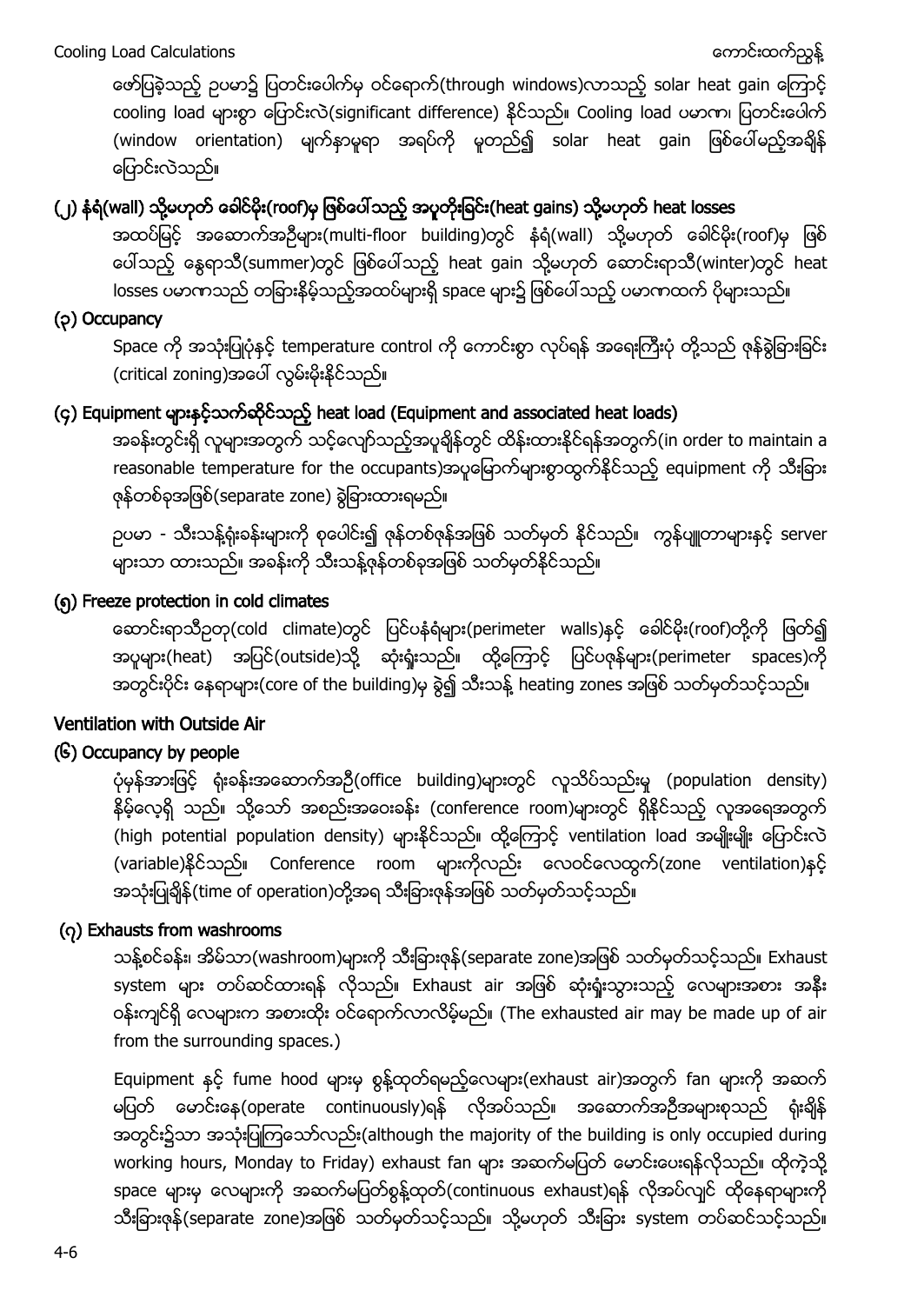(even service them from a separate system.)

## Time of Operation

## (၁) Time

အဆောက်အဦအတွင်းရှိ space များ၏ အသုံးပြုသည့်အချိန်(time of operation of spaces) မတူညီကြပေ။ ရုံးခန်း အဖြစ် အသုံးပြုသည့် နေရာများသည် ရုံးချိန်တွင်သာ အသုံးပြုလိမ့်မည်။ ကန်တင်း(canteen)၊ အနားယူခန်းများ၊ အဆောက်အဦအတွင်း အားကစားနေရာများ၊ Gym များကို ရုံးချိန်မဟုတ်သည့် အချိန် များတွင် အသုံးပြု နေကြလိမ့်မည်။ FCC room ၊ MDF room နှင့် ဒေတာစင်တာများ (၂၄)နာရီပတ်လုံး အမြဲတမ်း(24 hours a day, seven days a week) အသုံးပြုလိမ့်မည်။ ထိုကဲ့သို့ နေရာများကို သီးခြား ဇုန်များအဖြစ် သတ်မှတ်ပေးရမည်။

# (၂) On demand (လိုအပ်သည့်အရှိန်မှသာ အသုံးပြုသည့်နေရာများ)

တချို့သော နေရာများသည် လိုအပ်သည့်အခါမှသာ အသုံးပြု ကြသည်။ manual control သို့မဟုတ် timer ဖြင့် စမောင်းခြင်း၊ ရပ်တန့်ခြင်း(start/stop by timer) ပြုလုပ်သည်။ ဥပမာ- auditorium ထိုနေရာများကို သီးသန့်ဇုန်(separate zones)အဖြစ် သတ်မှတ်ရမည်။ လိုအပ်သည့် အခါမှသာ အသုံးပြု(switched on when needed)သည္။ Occupancy sensor ၊ manual start switch in the space ၊ runs the zone for a predetermined time စသည့် နည်းအမျိုးမျိုးဖြင့် မောင်းနိုင်သည်။

ဥပမာ-တကၠသိုလ္(university building)မွ စာသင္ခန္း(lecture theater)ကို စာသင္ခ်ိန္၌သာ အသုံးျပဳ သည်။ Air conditioning ဖွင့်လိုသည့်အခါ push button ကို နှိပ်၍ ဖွင့်နိုင်ပြီး (၂)နာရီ သို့မဟုတ် (၃)နာရီကြာပြီးေနာက် အလိုအလျောက် ပိတ်သွားလိမ့်မည်။

# (၃) Humidity

ပူအိုက်၊ စိုစွတ်သည့် ရာသီဥတုရှိသည့် နေရာများ(hot, humid climates)တွင် မှိုများ(mold) ဖြစ်ပေါ်ခြင်းကို ကာကွယ်ရန် လိုအပ်သည်။ ပူအိုက်၊ စိုစွတ်သည့်ရာသီ(hot, humid climates)တွင် အဆောက်အအုံ အတွင်းသို့ နံရံများ(walls)၊ တံခါးများ(doors)နင့် ပြတင်းပေါက်(windows) စသည့်နေရာများမှ ရေခိုးရေငွေ့ (moisture)များ infiltrate ဖြစ်ခြင်းကြောင့် ရေခိုးရေငွေ့များ အခန်းအတွင်းသို့ ဝင်ရောက်(leaks) လာနိုင်သည်။ နေရာများမှ သင့်လျော်သည့် dehumitification မပြုလုပ်ပါက မိုများ ပေါက်ပွား များပြားလာနိုင်သည်။

ဇုန်တစ်ခုချင်စီ(individual representative zone)တွင် relative humidity ကို တိုင်းရန် အတွက် humidity sensor များကို တပ်ဆင်ထားလေ့ရှိသည်။ ထို sensor များသည် humidity ကို တိုင်း၍ zone အတွင်းရို system-wide dehumidification ကို စေမာင္းေစသည္။ Ventilation မလုပ္ဘဲ dehumidification လုပ်နိုင်အောင် control system များကို design လုပ်ထားသည်။

ပြတိုက်များ၊ ပြခန်း(museum and art gallery)များ၌ unoccupied hour များတွင် စိုထိုင်းဆ ထိန်းချုပ်ခြင်း (humidity control) ေကာင်းစွာ လုပ်ံပေးရမည်။

ပြတိုက်များ၊ ပြခန်း(museum and art gallery)များ၌ တိကျသည့် humidity control လုပ်ပေးရန် လိုသည်။ သိုလှောင်ရုံများနှင့် ပြခန်း(storage and exhibit areas)၊ offices ၊ restaurants ၊ merchandising နှင့် lobby area နေရာများတွင်၊ ပြတိုက်များ၊ ပြခန်း(museum and art gallery)များ၌ နေရာများတွင် humidity control လိုအပ်ံချက်ကြောင့် humidity control system နစ်မျိုး တပ်ဆင်လေ့ရှိသည်။

## (၄) Pressure

ဖိအားမြင့်သည့်(higher pressure)နေရာမှ လေများသည် ဖိအားနိမ့်သည့်(lower pressure) နေရာသို့ အလိုအေလ်ာက္စီးဆင္းသြားသည္။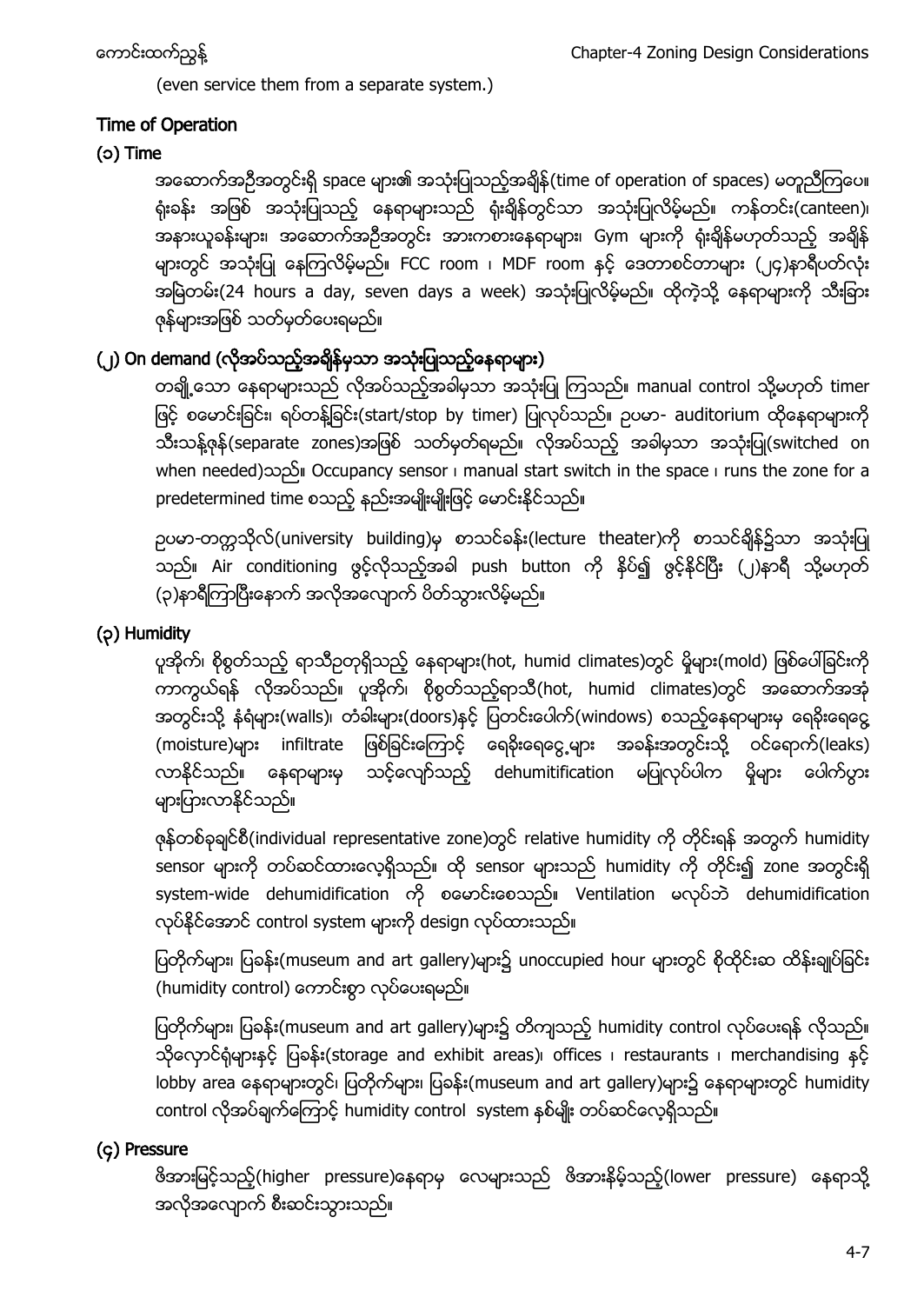အဆောက်အဉီ(building)အတွင်း၌ လေထဲတွင် ပါ၀င်နေသည့် အညစ်အကြေးများ ရွေ့လျားခြင်း (movement of airborne contaminants)ကို ထိန်းချုပ်(control)ရန်အတွက် ဖိအားကွာခြားမှု(pressure difference)ရိုအောင် ပြုလုပ်ထားသည်။ ဥပမာ - ေဆးရုံ(hospital)တွင် တီဘီရောဂါသည်များ ထားရှိရာ အခန်း(tuberculosis patient rooms)မှ တီဘီပိုးမွားများ ဘေးပတ်ဝန်းကျင် နေရာများဆီသို့ ပျံ့နှံ့ ရောက်ရှိ သွားခြင်းမျိုး မဖြစ်ပေါ်စေရန်အတွက် ဘေးပတ်ဝန်းကျင်နေရာများထက်(compared to surrounding areas) ဖိအားအနည္းငယ္နိမ့္ေနေအာင္(kept at a negative pressure ျဖစ္ေအာင္) ျပဳလုပ္ထားသည္။

မီးဖိုချောင်များ(kitchens)၊ ဆေးလိပ်သောက်ခန်းများ(smoking rooms)နှင့် အိမ်သာများ(toilets) စသည့် ေနရာမ်ားမွ အနံ႔ဆုိးမ်ား တျခားေနရာမ်ဳိး မေရာက္ရိွေစရန္(contain the odors by exhausting more air than is supplied to the spaces)အတွက် လေဖိအားနည်းအောင် သို့မဟုတ် negative pressure ျဖစ္ေအာင္ျပဳလုပ္ထားသည္။

ဓာတ်ပုံဖလင်ဆေးသည့် အခန်းများ၊ စမ်းသပ်ခန်း(photographic processing laboratory) များတွင် အမှုန်များ၊ ဖုန်များ ဝင်ရောက်ခြင်းမှ ကာကွယ်ရန်အတွက် (minimize the entry of dust)ဘေးခန်းများထက် အနည်းငယ် ဖိအားပိုများအောင် သို့မဟုတ် positive pressure ဖြစ်အောင် ပြုလုပ်ထားသည်။

## Zoning Problems

ဇုန်များနှင့် သက်ဆိုင်သည့် ပြဿနာတစ်ခုမှာ အဆောက်အဦအသုံးပြုပုံ ပြောင်းလဲခြင်းနှင့် layout ေျပာင္းလဲျခင္းတုိ႔ျဖစ္သည္။

# <span id="page-7-0"></span>၄.၄ Controlling the Zone (ဇုန္မ်ားကို control လုပ္ျခင္း)

အသုံးများသည် ဇုန် control ကိရိယာတစ်မျိုး(most common zone control device) မှာ thermostat ဖြစ်သည်။ Thermostat များကို တပ်ဆင်ရန် နေရာရွေးချယ်သည့်အခါ ဇုန်၏ အပူချိန်ကို ခြုံငုံမိအောင် ဖော်ပြနိုင်သည့် —<br>ေနရာကို ေရွးချယ်ရမည်။ Thermostat များကို နံရံပေါ်တွင် တပ်ဆင်(mounted on the wall)ထားလေ့ရှိသည်။ အပူချိန် မပြောင်းလဲ(constant temperature ရရှိ)အောင် ဒီဇိုင်းပြုလုပ်လေ့ရှိသည်။

Thermostat တပ်ဆင်ရန် နေရာ(location) ရွေးချယ်သည့်အခါ အောက်ပါအချက်များကို ထည့်သွင်း စဉ်းစား သင့္သည္။

(၁) နေရောင်ထိုးသည့် နေရာတွင် thermostat ကို တပ်ဆင်ထားပါက အခန်းသည် လိုအပ်သည်ထက် ပိုအေး ေနလိမ့္မည္။ (Mounting the thermostat in a location where the sun can shine on it will cause it to overcool the zone when the sun shines on it.) နေရောင်မှ radiant heat များေတြာင့် thermostat မှ ဖတ်သည့် တန်ဖိုး(အပူချိန်သည်) ပိုမြင့်နေလိမ့်မည်။

ထိုအခါ thermostat မှ air conditioning control system ဆီသို့ ပူနွေး(warm)နေသည်ဟု signal ပေးပို့ (ထုတ်ပေး)လိမ့်မည်။ Air conditioning system က လေအပူချိန်(air temperature) နိမ့်အောင် ပိုမောင်း ပေးလိမ့်မည်။ ဤကဲ့သို့ မသင့်လျော်သည့်နေရာ၌ thermostat ကို တပ်ဆင် ထားခြင်းကြောင့် လိုအပ်သည်ထက် စွမ်းအင် ပိုသုံးစွဲလိမ့်မည်။ ပိုအေးသောကြောင့် သက်တောင့်သက်သာ(comfort) မဖြစ်နိုင်ပေ။

- (၂) ဟိုတယ်ရို အခန်းများတွင် thermostat ကို တံခါးနားအနီး၌ တပ်ဆင်ထားလေ့ရှိသည်။ တံခါးပွင့်နေသည့်အခါ လေအေး သို့မဟုတ် လေပူများ ဝင်ရောက်လာခြင်းကြောင့် အခန်းအပူချိန် ပြောင်းလဲမှု ဖြစ်ပေါ်သည်။ ထိုသို့ မဖြစ်စေရန် ကော်ရစ်ဒါများ၊ walk way များကို air con ပေးထားသည်။
- (၃) တချို့အစည်းဝေးခန်း(some conference) သို့မဟုတ် စုဝေးခန်း(assembly rooms)များတွင် thermostat ကို လျပ်စစ်မီးခလုတ်(lighting dimmer switches)အနီးတွင် တပ်ဆင်ထားသည်။ Switch မှ အပူ(heat)များကြောင့် thermostat နေရာတွင် အပူရှိန်မြင့်တက်နေလိမ့်မည်။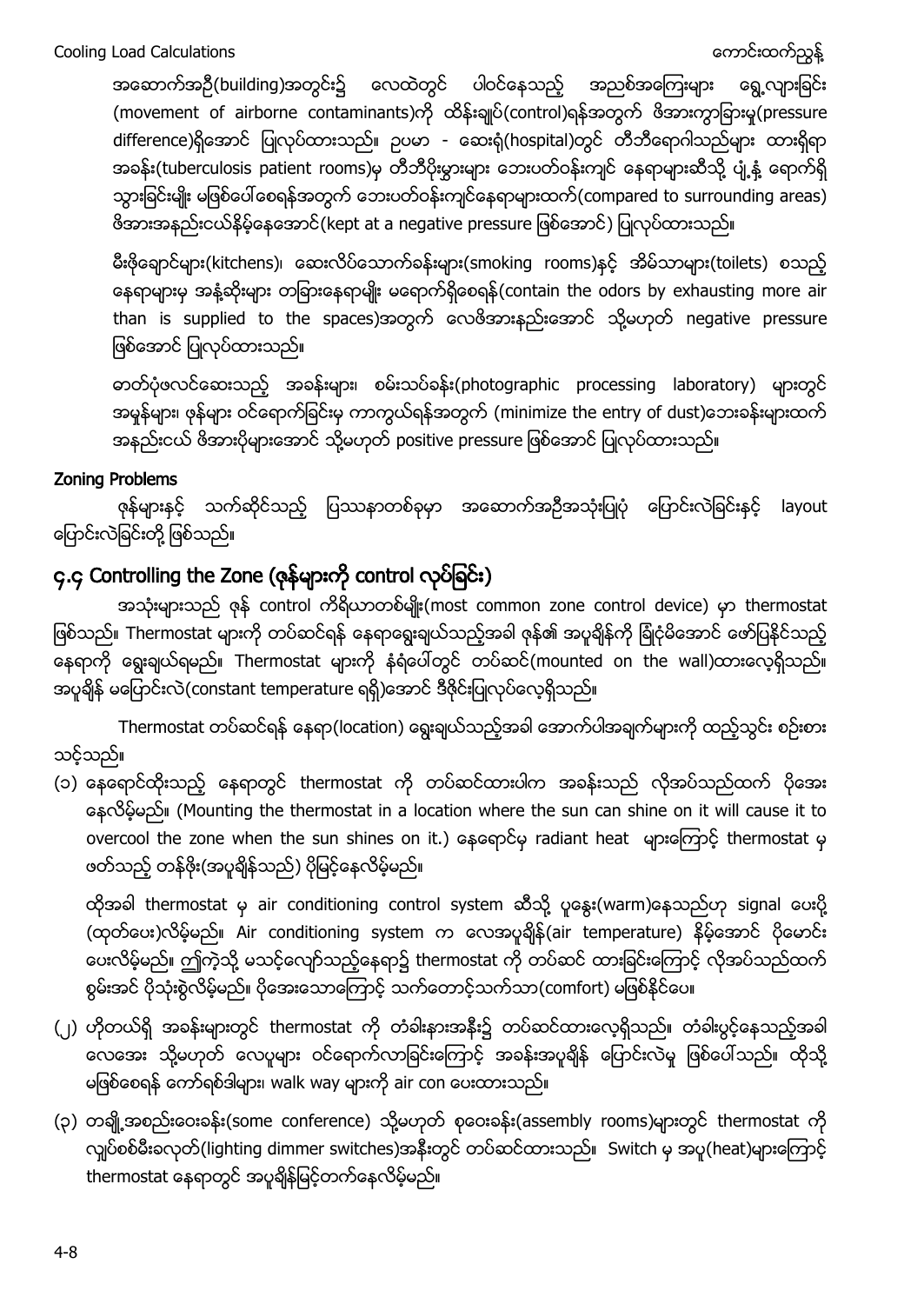(၄) Thermostat ကို ပြင်ပနံရံ(outside wall)တွင် တပ်ဆင်ထားခြင်းကြောင့်လည်း ပြဿနာ(problems) ဖြစ်ပေါ် နိုင်သည်။ နံရံကို ေနရောင် ထိုးသောကြောင့် thermostat နားနေရာတွင် အပူချိန်မြင့်တက်နေလျှင် အခန်းအပူချိန် set point temperature သို့ ကျဆင်းစေရန် control system လုပ်ဆောင်ပေးလိမ့်မည်။ ထိုအခါ အခန်း အပူချိန်သည် set point temperature ထက် ပိုနိမ့်လိမ့်မည်။ တစ်နည်းအားဖြင့် thermostat သည် အပူချိန် အမြင့်(အမှန်တကယ်ဖြစ်ပေါ်နေသည့် အပူရိုန်ထက် ပိုများသည့်တန်ဖိုး)ကို ဖတ်မိခြင်းကြောင့် ဖြစ်သည်။

ဆောင်းရာသီတွင်လည်း ဤကဲ့သို့ အလားတူ ပြဿနာမျိုး ဖြစ်ပေါ်နိုင်သည်။ ဆောင်းရာသီတွင် thermostat သည် ပြင်ပနံရံတွင် တပ်ဆင်ထားခြင်းကြောင့် ပိုအေးသည့် အပူချိန်ကို ဖတ်ယူသည်။ ထိုအခါ အခန်းအပူချိန် (setpoint temperature) သို့ မြင့်တက်စေရန် control system ေဆာင်ရွက်ပေးသည်။ ထို့ကြောင့် အခန်း အပူချိန်သည် setpoint အပူချိန်ထက် ပိုမြင့် နေလိမ့်မည်။

- (၅) တစ်ခါတစ်ရံ equipment မှ အပူများေကြာင့် thermostat အနီးရို အပူချိန်မြင့်နေသည်။ Thermostat အနီးတွင် computer သို့မဟုတ် electionic card များေကြာင့်၊ printer တို့ေကြာင့် thermostat သည် အခန်းအပူချိန်ကို မဖတ်ဘဲ ပိုမြင့်သည့် အပူချိန်ကို ဖတ်မိသောကြောင့် ပြဿနာများ ဖြစ်ပေါ်လာနိုင်သည်။
- (၆) Thermostat ကို လေထွက်ပေါက်(diffuser) အောက်တွင်လည်း မတပ်ဆင်သင့်ပါ။ Air conditioning system's air supply သည် thermostat အပေါ် သို့ တိုက်ရိုက် မှုတ်ပေးနေသည့်အခါ thermostat သည် အခန်း အပူချိန်ထက် ပိုနိမ့်သည့် အပူချိန်ကို ဖတ်ယူလိမ့်မည်။ ထိုအခန်းအပူချိန်သည် set point အပူချိန်ထက် ပိုမြင့် ေနလိမ့္မည္။ ပူအိုက္လိမ့္မည္။
- (၇) ဇုန်ခွဲခြားခြင်းနှင့် thermostat တပ်ဆင်ရန် နေရာရွေးချယ်ခြင်းတို့သည် အပြန်အလှန် စပ်ဆက်နေသည်။ လက်တွေ့အခြေအနေတွင် thermostat တပ်ဆင်ရန် နေရာကို တစ်ခါတစ်ရံ ACMV အင်ဂျင်နီယာ မဟုတ်သူများ ရွေးချယ်လေ့ရှိသည်။ ဥပမာ- ဗိသုကာများ၊ interior designer များ သို့မဟုတ် ပိုင်ရှင်များ ကိုယ်တိုင်က ေရြးခ်ယ္ေပးသည္။
- (၈) နံရံတွင် တပ်ဆင်ထားသည့်(wall-mounted) thermostat များတွင် control system နှင့် ချိတ်ဆက်ရန် ေကဘယ် ပါဝင်သည်။ အပေါက်များ(holes)၊ tubing သို့မဟုတ် conduit များမှ လေများဝင်ရောက်နိုင်ခြင်း(allow air from an adjoining space)၊ မျက်နာကြက်ရှိ လေထွက်ပေါက်မှ လေများ thermostat ကိုမူတ်နေခြင်းကြောင့် thermostat သည် လွဲမှားသည့် signal များရရှိ(ceiling to blow into the thermostat, giving it a false signal.)နိုင်သည်။

# <span id="page-8-0"></span>၄.၅ Humidity

Thermostat များ တပ်ဆင်သည့် နေရာသည် temperature control ကို ပြဿနာဖြစ်စေနိုင်သကဲ့သို့ humidity control လုပ်ရန် humidistat များ တပ်ဆင်သည့်နေရာကြောင့်လည်း အလားတူ ပြဿနာများ ဖြစ်ပေါ် နိုင်သည်။

သတိပြုရန် အချက်တစ်ခုမှ အပူချိန်(temperature)မြင့်တက်လျှင် relative humidity ကျဆင်းသွားသည်။ ထိုကဲ့သို့ပင် အပူချိန်ကျဆင်းလျှင်(temperature falls) စိုထိုင်းဆ မြင့်တက်(humidity rises) လာလိမ့်မည်။

# <span id="page-8-1"></span>၄.၆ Cooling Plant Load

Cooling plant များအတွက် ဒီဇိုင်းလုပ်ရမည့် cooling load ကို အဆောက်အဉီအသစ် ဖြစ်လျင် cooling load software ကို အသုံးပြု၍ တွက်နိုင်သလို လက်ရှိ အဆောက်အဉီဖြစ်လျင် energy audit ဒေတာ များမှ ရရှိနိုင်သည်။ Cooling load သည် အဆောက်အဦ၌ ဖြစ်ပေါ် သည့် heat gain ဖြစ်သည်။

မည်သည့်နည်းကို သုံးသည်ဖြစ်စေ cooling load တွင် အောက်ပါ heat gain များ ပါဝင်သည်။ (က)Outdoor air load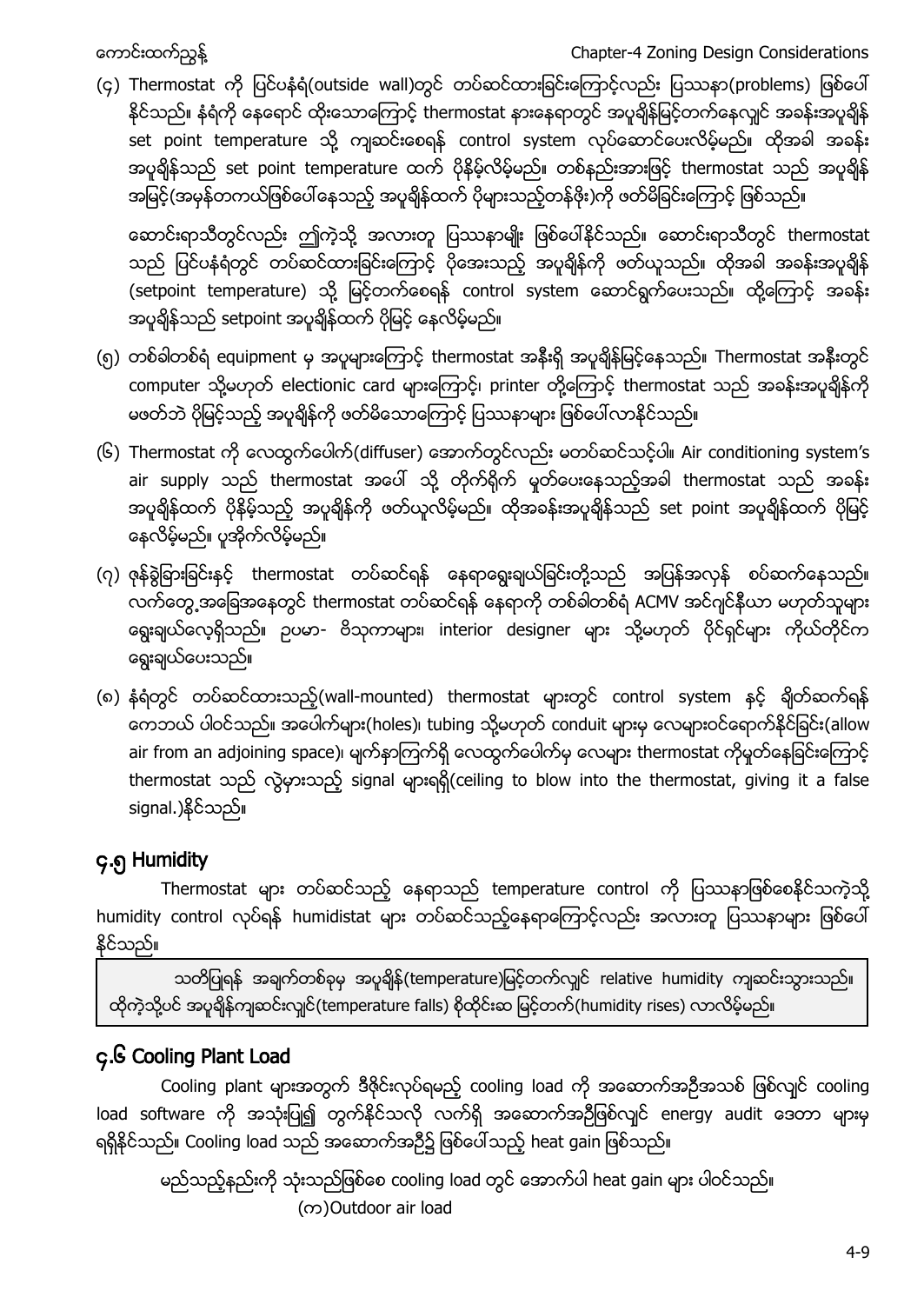- (ခ) System losses/gains
- (ဂ) External gains
- (ဃ)Internal gains
- (င) Zone load နင့်
- (စ) Peak simultaneous building or zone loads တုိ႔ျဖစ္သည္။

# <span id="page-9-0"></span>၄.၆.၁ Outdoor Air Load

ပြင်ပလေအပူချိန် (outdoor air temperature)သည် အခန်းအပူချိန် (indoor air temperature) ထက် ပိုမြင့်သောကြောင့် cooling plant လိုအပ်သည်။ လူများ လေကောင်းလေသန့်ရရန်၊ Indoor Air Quality (IAQ) ကောင်းမွန်စေရန် စသည့် အကြောင်းများကြောင့် အဆောက်အဦ သို့မဟုတ် အခန်းအတွင်းသို့ ပြင်ပလေ(outdoor air)များ ထည့်ပေးရန် လိုအပ်သည်။ ပြင်ပလေအပူချိန်(outdoor air temperature)သည် အခန်းအပူချိန်(indoor air temperature) ထက် ပိုမြင့်သောကြောင့် ပြင်ပလေ(outdoor air)ပေးခြင်းသည် heat gain ကို ပိုများစေကာ cooling load လည်း ပိုများ လာလိမ့်မည်။ ထို့ကြောင့် ထည့်ပေးသည့် ပြင်ပလေ(outdoor air) အနည်းအများ ပမာဏကို လုိက္၍ cooling load လုိက္မ်ားလာလိမ့္မည္။

# <span id="page-9-1"></span>၄.၆.၂ System Losses/Gains

Fan မော်တာမှ ထွက်သည့် အပူ(heat) များေကြာင့် system heat gain ဖြစ်ပေါ်လာသည်။ လေများသည် fan သို့မဟုတ် blower ကို ဖြတ်ပြီးေနာက် အပူချိန်(၁)ဒီဂရီ မု(၃)ဒီဂရီ စင်တီဂရိတ်အတွင်း မြင့်တက် နိုင်သည်။ Duct အတွင်းရှိ supply air temperature သည် duct အပြင်ရှိ အခန်း အပူချိန်ထက်နိမ့် နေသောကြောင့် လည်း system heat gain ဖြစ်ပေါ်သည်။ ထို system heat gain များကို သေချာစွာ တွက်ချက်နိုင်မှ cooling load တန္ဖိုး မွန္ကန္ေပလိမ့္မည္။

# <span id="page-9-2"></span>၄.၆.၃ External gains

အဆောက်အဦ၏ နေရာ(location)၊ မျက်နာမူရာဘက်(orientation)၊ တည်ဆောက်ထားသည့် ပစ္စည်း အမျိုးအစား(material)၊ ပြုတင်းပေါက်များ၏အကျယ်(window to wall ratio)၊ တပ်ဆင်ထားသည့် sun shade နှင့် walls ၊ glazing၊ roofs and floor စသည်တို့ကိုလိုက်၍ external heat gain တန်ဖိုး အနည်း အများကွဲပြားသည်။

# <span id="page-9-3"></span>၄.၆.၄ Internal gains

Internal heat gain များသည် လူအရေအတွက်(occupancy and activity details)? lighting မှထွက်သည့် heat gain နှင့် တခြားသော equipment များမှ ထွက်သော heat gain များ ပါဝင်ကြသည်။

# <span id="page-9-4"></span>၄.၆.၅ Zone load

အဆောက်အဦ အတွင်းတွင် အခန်းများစွာ၊ အထပ်များစွာ ရှိနိုင်သည်။ သို့သော် အခန်းများ အထပ်များကို လိုက်၍ ခွဲခြားပြောဆိုခြင်းထက် ဇုန်(zone)များအဖြစ် ခွဲခြားပြောဆိုခြင်းက ပို၍ သင့်လျော်သည်။ အထပ်တစ်ခုလုံးကို ဇုန်တစ်ဇုန် အဖြစ် သတ်မှတ်နိုင်သည်။ Set point အပူချိန်တူသည့် အခန်းများအားလုံးကို ဇုန်တစ်ဇုန်အဖြစ် သတ်မှတ်နိုင်သည်။ External heat gain တူသည့် အခန်းများအားလုံးကို ဇုန်တစ်ဇုန်အဖြစ် သတ်မှတ်နိုင်သည်။ ဥပမာ-အထပ်တစ်ထပ်အတွင်းရှိ အရှေ့ဘက်နေရောင် အထိုးခံရသော အခန်းများ အားလုံးကို ဇုန်တစ်ဇုန်အဖြစ် သတ်မှတ် နိုင်သည်။ ဇုန်တစ်ဇုန်၌ ရှိသည့် heat gain ကို zone load အဖြစ် သတ်မှတ်နိုင်သည်။

# <span id="page-9-5"></span>၄.၇ Peak Simultaneous Building Loads သို့မဟုတ် Zone Load

ဇုန်တစ်ဇုန်ချင်းစီ၏ peak load ဖြစ်ပေါ်သည့် အချိန်သည် မတူညီကြပေ။ အရှေ့ဘက်နေရောင် အထိုးခံ ရသောဇုန်(အခန်းများ)၏ peak load သည် မွန်းမတည့်မီ ဖြစ်နိုင်သည်။ အနောက်ဘက်နေရောင် အထိုးခံရသော ဇုန်(အခန်းများ) ၏ peak load သည် မွန်းလွဲပြီးချိန်၌ ဖြစ်နိုင်သည်။ ထို့ကြောင့် ဇုန်များအားလုံးပေါင်းပြီး ရရှိသည့် total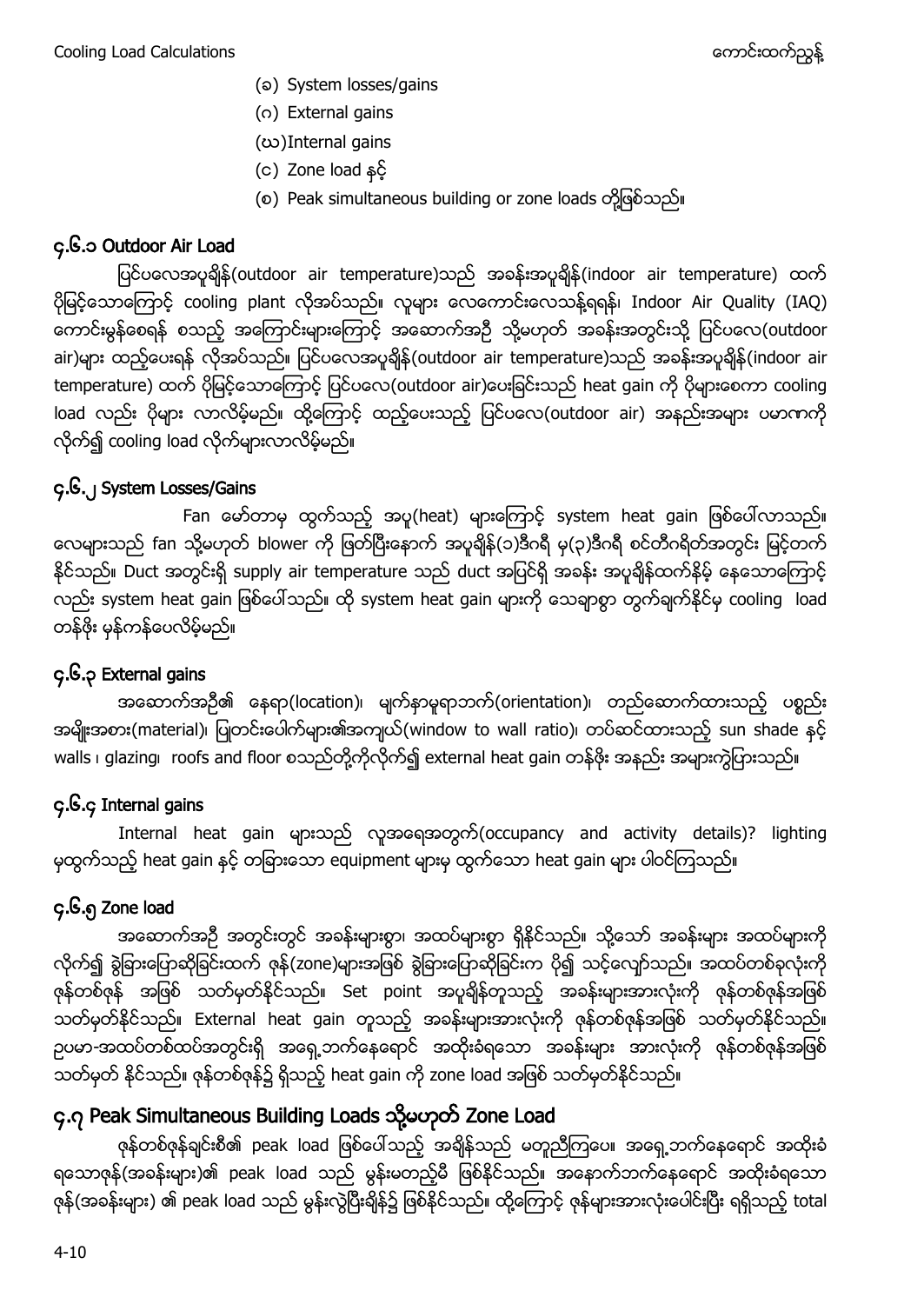peak load ဖြစ်ပေါ်မည့် မည့်အချိန်ကို သိရန်လိုသည်။ "Peak simultaneous load" ဟုလည်း ခေါ်ဆိုသည်။ Sensible heat gain နှင့် Latent heat gain နစ်မျိုးလုံးကို ထည့်စဉ်းစားရန် လိုသည်။

# <span id="page-10-0"></span>၄.၈ Design information required

# Zones

ဇုန်များအဖြစ် ပိုင်းပိုင်းပြီးခွဲခြားထားခြင်းကြောင့် အထူးသဖြင့် ဇုန်တစ်ဇုန်နှင့် တစ်ဇုန် heat gain များစွာ ကွဲပြားကြသည့်အခါ ဇုန်တစ်ခုချင်းစီကို ပိုေကာင်းစွာ control လုပ်နိုင်သည်။ (ပြုတင်းပေါက်များ၊ နံရံများ ကို အတိအကျ ဖော်ပြထားသည့် architect's layout drawing များမှ ဇုန်တစ်ခုချင်းစီ၏ အကျယ်အဝန်းနှင့် ဇုန်အရေ အတွက်ကို တွက်ယူနိုင်သည်။ ဇုန်တစ်ဇုန်ကို AHU တစ်လုံး သို့မဟုတ် နှစ်လုံး တပ်ဆင်ပေးနိုင်သည်။ သို့မဟုတ် fan coil များစွာ တပ်ဆင်နိုင်သည်။

# Zone heat gains

ဇုန်တစ်ခုချင်းစီ၏ heat gain ကို တွက်ချက်ရန် လိုအပ်သည်။ ဇုန်များအဖြစ် ပိုင်းခြားထားသည့် internal wall သည် အပူချိန် မတူညီသည့် ဇုန်နစ်ခုအကြားတွင်ရှိလျင် ထို wall မှ heat gain ကိုလည်း ထည့်တွက်ရန် လုိအပ္သည္။

# Hourly cooling loads

Zone load များကို နာရီအလိုက်(hourly basis)တွက်ရမည်။ ဂရပ်ပေါ်တွင် zone load တန်းဖိုးများကို ချ၍ နေးဆွဲခြင်းဖြင့် peak simultaneous load ကို ရရှိနိုင်သည်။

Approximate peak time of loads တွက်ပြီးေနာက် ဇုန်အားလုံးအတွက် တစ်ဇုန်ချင်းစီ ၏ နာရီတိုင်းကို တွက်ရန်လည်း မလိုအပ်ံပေ။ အကယ်၍ peak time သည် 14:00 hr (မွန်းလွဲ ၂နာရီ) ဖြစ်ပါက 13:00 hr နှင့် 15:00 hr တို့ရှိ load စစ်ဆေးရုံဖြင့် လုံလောက်သည်။ Peak time နှင့် peak load တို့ကို မှန်ကန်စွာ တွက်ချက်ပြီးသား ဖြစ်ကြောင်း မှတ်ယူ နိုင်သည်။ Computer software ကို အသုံးပြုပြီး တွက်ပါက maximum load ဖြစ်ပေါ်သည့်အချိန်ကို အလွယ်တကူ သိနိုင်သည်။

# ဥပမာ

အရှေ့ဘက်ဇုန်(east zone) နှင့် အနောက်ဘက်ဇုန်(west zone) ဟူ၍ ဇုန်နစ်ဇုန် ရှိသည့် အဆောက် အဦတစ်ခုကို နမူနာအဖြစ် တွက်ပြထားသည်။ ဇုန်တစ်ဇုန်လျင် fan coil unit(FCU) (၁၅)လုံး တပ်ဆင်ထားသည်။ အရှေ့ဘက်ဇုန် (east zone)ရှိ FCU တစ်လုံးစီ၏ cooling capacity မှာ 1.5 kW ဖြစ်သည်။ West Zone ရှိ FCU တစ်လုံးစီ၏ cooling capacity မှာ 2.0 kW ဖြစ်သည်။

အဆောက်အဉီ၏ total capacity မှာ 175 kW ဖြစ်သည်။ Primary cooling system အဖြစ် fan coil unit အားလုံး ၏ capacity ကို 175 kW နင့်အညီ ဖြစ်အောင် တပ်ဆင်ရန် မလိုအပ်ပေ။ အဘယ်ကြောင့်ဆိုသော် fan coil unit များ အားလုံးသည် full capacity ဖြင့် တပြိုင်တည်း မောင်းနေမည့် အချိန်မရှိနိုင်သောကြောင့် ဖြစ်သည်။ ဇုန်တစ်ခုချင်းစီတွင် ဖြစ်ပေါ်မည့် cooling load ကို နာရီအလိုက်(hourly basis) ဖော်ပြထားသည်။ အရှေ့ဘက်ဇုန် (east zone)နှင့် အနောက်ဘက်ဇုန်(west zone) တို့တွင် နာရီအလိုက်ဖြစ်ပေါ်သော load များကို ပေါင်းခြင်းဖြင့် အဆောက်အဉီတွင် ဖြစ်ပေါ်မည့် building load ကို ရရှိနိုင်သည်။ ထိုနောက် peak simultaneous load ကို သိနိုင်သည်။ ဤဥပမာတွင် peak simultaneous load မှာ 145 kW ဖြစ်သည်။

ဂရပ်ပေါ်တွင် အဆောက်အဦ၏ peak simultaneous load ထင်ရှားစွာ သိမြင်နိုင်သည်။ အဆောက်အဦတစ်ခုတွင် အခန်းပေါင်းများစွာ ဇုန်ပေါင်းများစွာ ရှိနိုင်သောကြောင့် maximum simultaneous load ကို သိရန် အတွက် ဇုန်အားလုံး၏ cooling load ကို တွက်ရန် လိုအပ်သည်။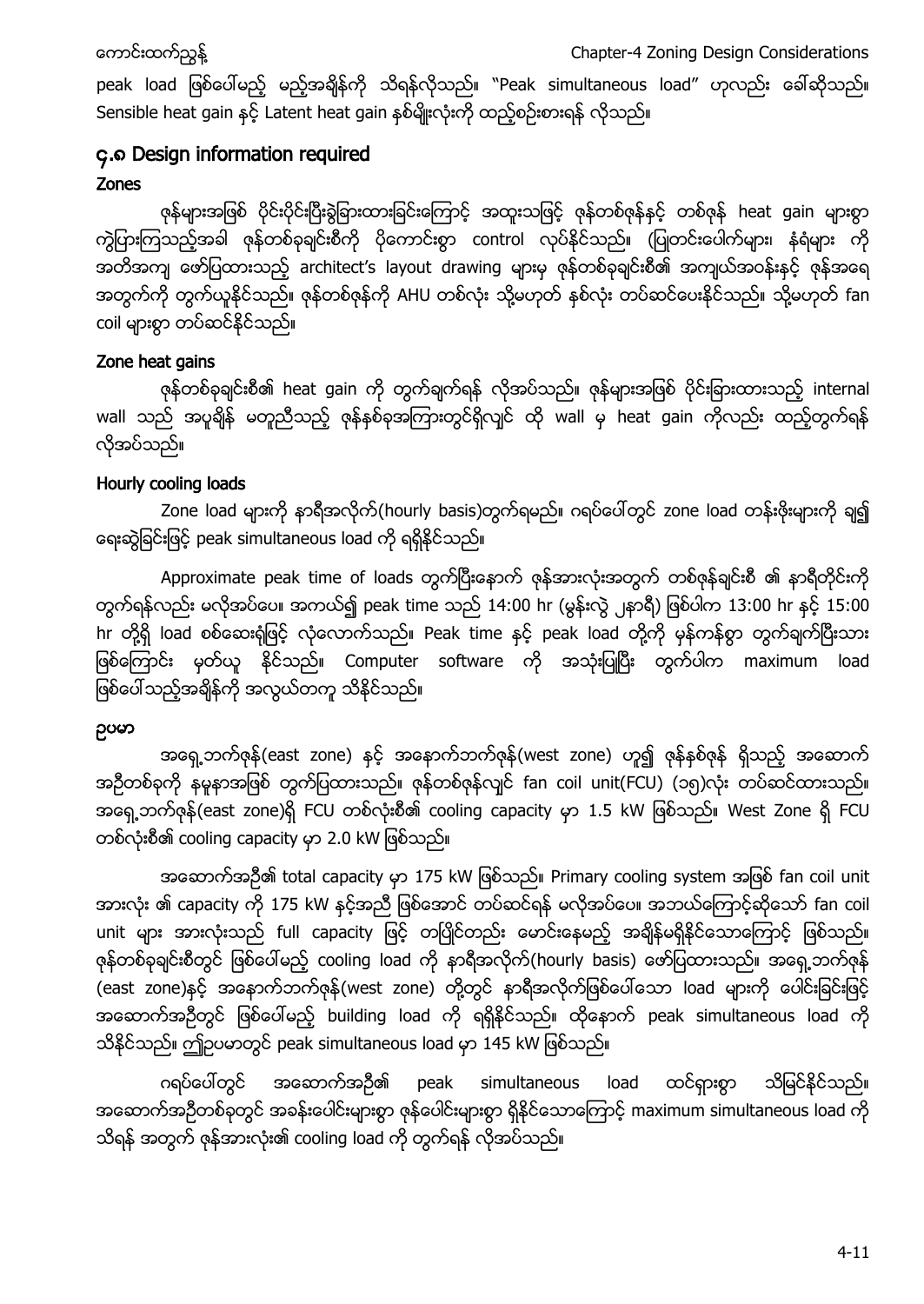

Time in hours

| Time 24 h | East zone<br>(kW) | <b>West zone</b><br>(kW) | Total (kW) |
|-----------|-------------------|--------------------------|------------|
| 00:00     | 0                 | 0                        | 0          |
| 01:00     | 0                 | 0                        | 0          |
| 02:00     | 0                 | 0                        | 0          |
| 03:00     | 0                 | 0                        | 0          |
| 04:00     | 0                 | 0                        | 0          |
| 05:00     | 0                 | 0                        | 0          |
| 06:00     | 0                 | 0                        | 0          |
| 07:00     | 20                | 0                        | 20         |
| 08:00     | 40                | 20                       | 60         |
| 09:00     | 65                | 30                       | 95         |
| 10:00     | 75                | 40                       | 115        |
| 11:00     | 65                | 60                       | 125        |
| 12:00     | 60                | 75                       | 135        |
| 13:00     | 55                | 90                       | 145        |
| 14:00     | 40                | 100                      | 140        |
| 15:00     | 30                | 85                       | 115        |
| 16:00     | 20                | 65                       | 85         |
| 17:00     | 15                | 55                       | 70         |
| 18:00     |                   | 40                       | 40         |
| 19:00     |                   | 30                       | 30         |
| 20:00     |                   | 20                       | 20         |
| 21:00     |                   |                          |            |
| 22:00     |                   |                          |            |
| 23:00     |                   |                          |            |

#### References:

CIBSE Guide A, Environmental Design, 2006, ISBN 1 903287 66 9

Lawrence Race G, Pennycook K, Design Checks for HVAC - A Quality Control Framework for Building Services Engineers – sheets 19-23, BG 4/2007, BSRIA 2007, ISBN 978 086022 669 7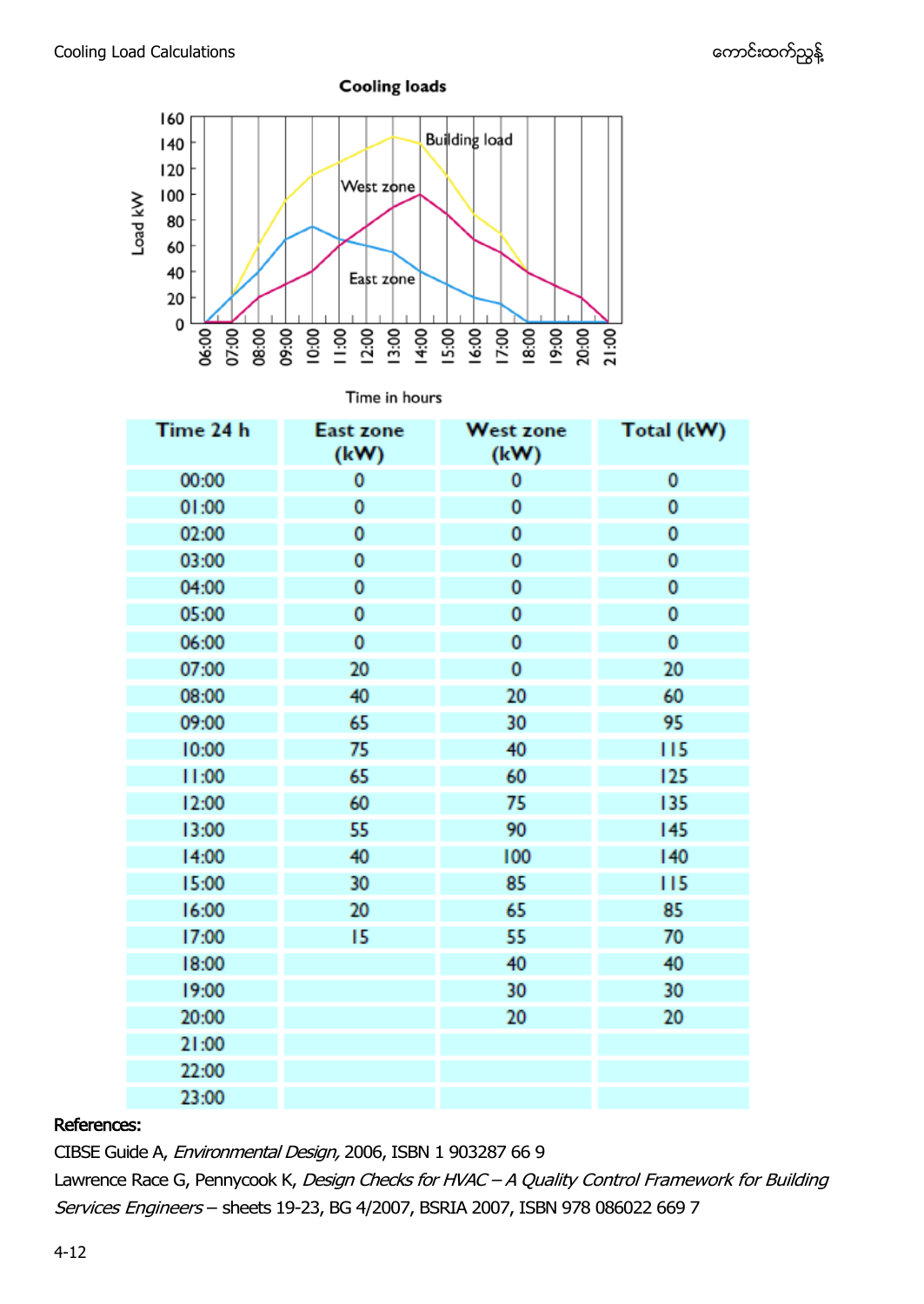# <span id="page-12-0"></span>၄.၉ Design Watch Points

(၁) Solar gain တစ်ခုတည်းသာ အချိန်ကို လိုက်၍ ပြောင်းလဲသည်မဟုတ် occupancy rate နှင့် equipment တို့သည်လည်း အချိန်ကို လိုက်၍ ပြောင်းလဲနေကြသည်။ Equipment များသည် လူများသုံးမနေသည့်အချိန်တွင် ပိတ်မထားပဲ standby mode ဖြစ်နေသောကြောင့် heat reject လုပ်ကြသည်။

အရေးကြီးသောအချက်မှာ heat gain များကို အချိန်နှင့် လိုက်၍ တွက်ရန်လိုသည်။

(၂) အချို့သော computer programme များနှင့် software တို့သည် cooling load ကိုသာ တွက်ချက် ပေးပြီး outdoor air load ကို ထည့်သွင်း တွက်ချက်ခြင်း မပြုလုပ်နိုင်ကြပေ။ တချို့ သော software များသည် outdoor air load ကို ထည့်သွင်း တွက်ချက်ပေးနိုင်သော်လည်း လိုအပ်သည့် information များကို အတိအကျ ထည့်သွင်း ေပရန္လိုအပ္သည္။

# <span id="page-12-1"></span>၄.၁၀ Terminology

Cooling load calculation မပြုလုပ်ခင် အရေးကြီးသည့်အခေါ်အဝေါ် (important terminology)များကို ေလ့လာသင့္သည္။

Space

Space is either a volume or a site without a partition or a partitioned room or group of rooms.

Room is

Room is an enclosed or partitioned space that is usually treated as single load.

Zone:

Zone: is a space or group of spaces within a building with heating and/or cooling requirements sufficiently similar so that comfort conditions can be maintained throughout by a single controlling device.

Cooling Load Temperature Difference (CLTD):

an equivalent temperature difference used for calculating the instantaneous external cooling load across a wall or roof.

Zone

Zone: is a space or group of spaces within a building with heating and/or cooling requirements sufficiently similar so that comfort conditions can be maintained throughout by a single controlling device.

Cooling Load Temperature Difference (CLTD):

An equivalent temperature difference used for calculating the instantaneous external cooling load across a wall or roof.

Sensible Heat Gain

Sensible Heat Gain is the energy added to the space by conduction, convection and/or radiation.

Latent Heat Gain:

Latent Heat Gain is the energy added to the space when moisture is added to the space by means of vapor emitted by the occupants, generated by a process or through air infiltration from outside or adjacent areas.

## Radiant Heat Gain

Radiant Heat Gain the rate at which heat absorbed is by the surfaces enclosing the space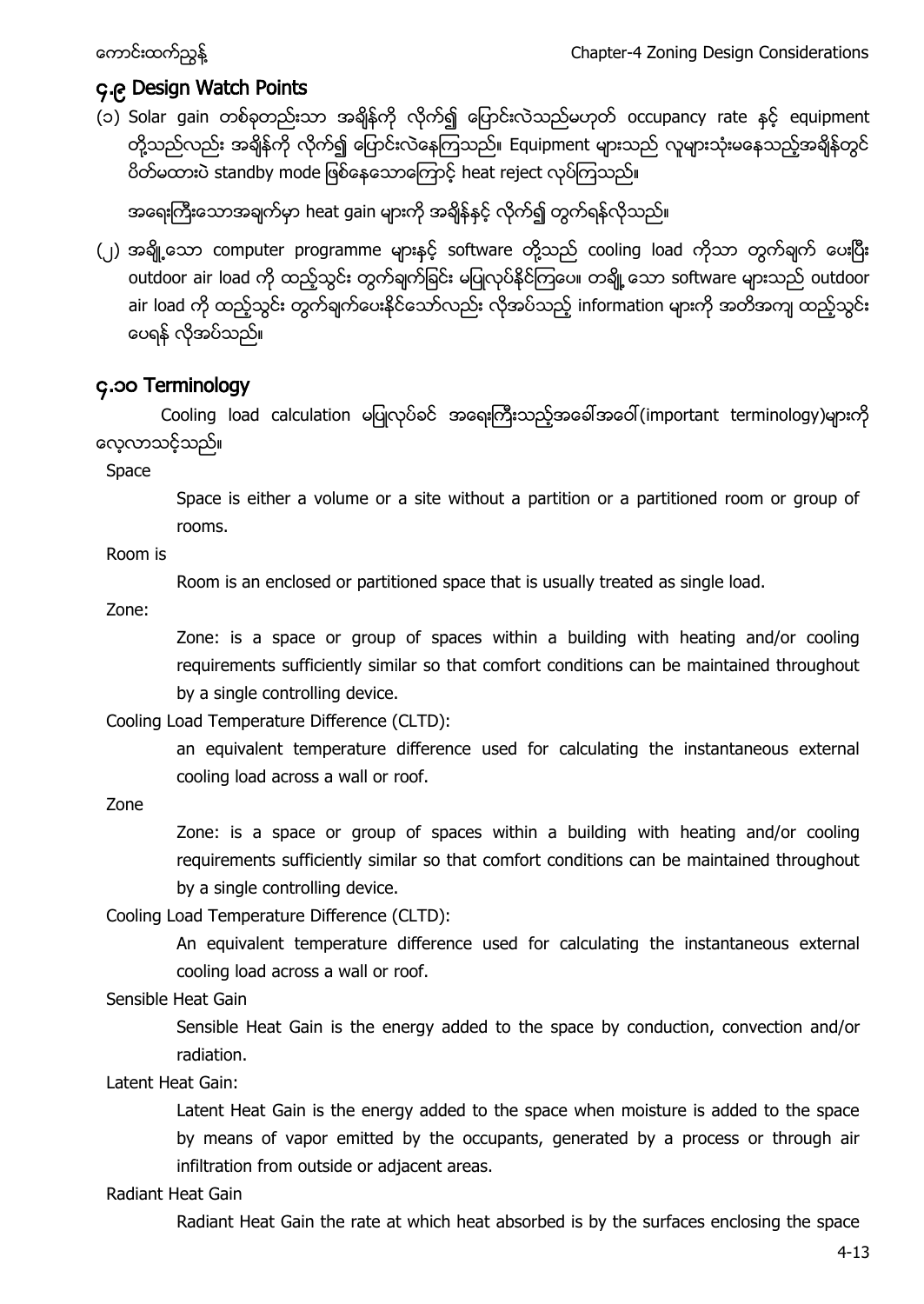and the objects within the space.

#### Space Heat Gain

Space Heat Gain is the rate at which heat enters into and/or is generated within the conditioned space during a given time interval.

#### Space Cooling Load

Space Cooling Load is the rate at which energy must be removed from a space to maintain a constant space air temperature.

#### Space Heat Extraction Rate:

the rate at which heat is removed from the conditioned space and is equal to the space cooling load if the room temperature remains constant.

#### Dry Bulb Temperature

Dry Bulb Temperature is the ordinary temperature of the air.

### Wet Bulb Temperature

Wet Bulb Temperature is the temperature of the air with consisting of moisture.

### Dewpoint Temperature

Dewpoint Temperature is the temperature to which air must be cooled in order to reach saturation or at which the condensation of water vapor in a space begins for a given state of humidity and pressure.

#### Relative humidity:

Relative humidity describes how far the air is from saturation. It is a useful term for expressing the amount of water vapor when discussing the amount and rate of evaporation. One way to approach saturation, a relative humidity of 100%, is to cool the air. It is therefore useful to know how much the air needs to be cooled to reach saturation.

#### Relative humidity

Relative humidity is a term used to describe the amount of water vapor in a mixture of air and water vapor.

#### Space heat gain

Space heat gain: the amount of heat is entering the space.

## Space cooling load

The amount of energy must be removed from the space to keep temperature and relative humidity constant.

## Space heat extraction

The amount of the energy that is removed by the HVAC.

## Cooling load (coil)

How much energy is removed by the cooling coil serving various spaces plus any loads external to the spaces such as duct heat gain, duct leakage, fan heat and outdoor makeup air.